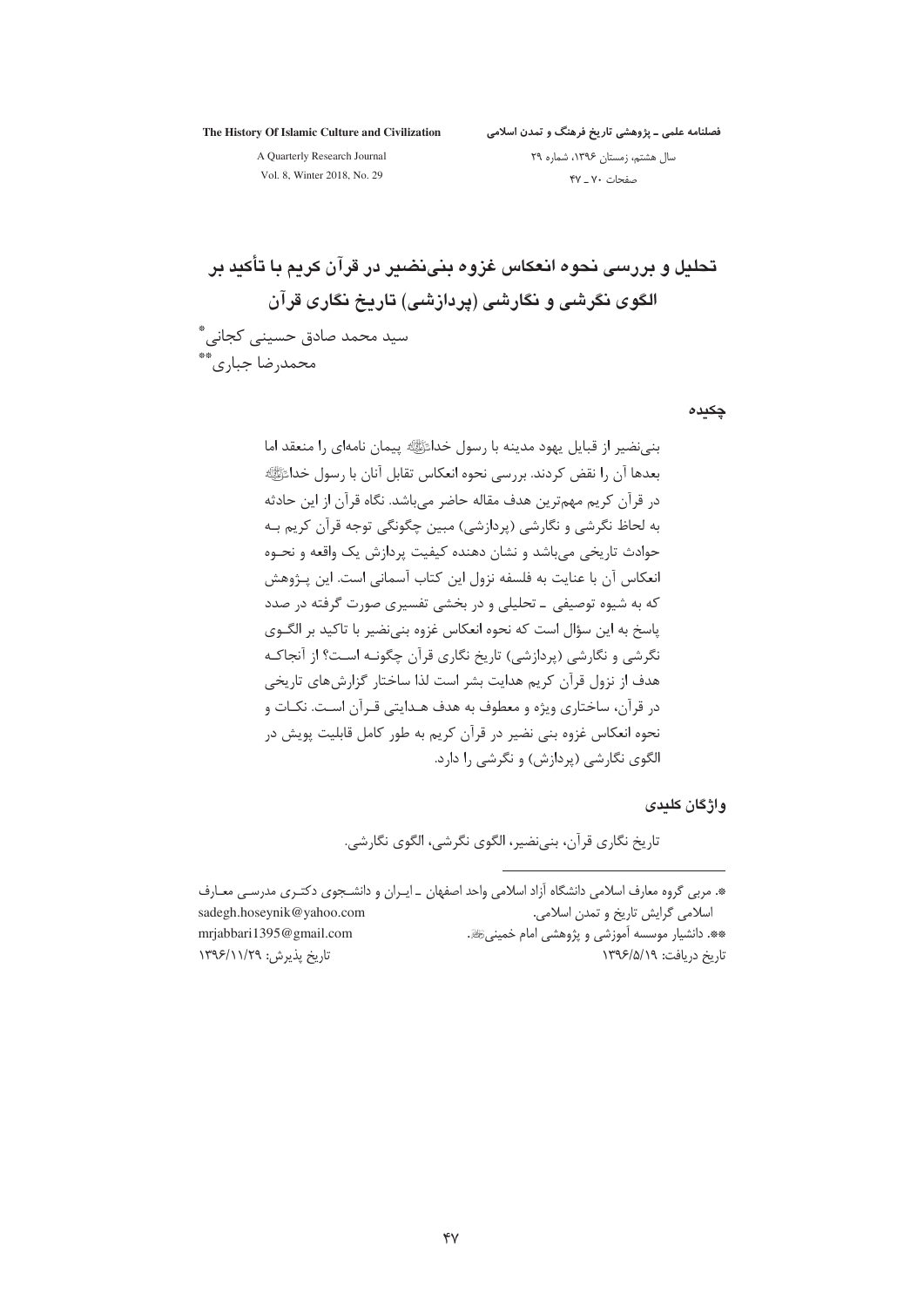#### طرح مسئله

یهودیان از گروههایی بودند که اندکی پس از هجرت پیامبرﷺ به مدینه، به عنوان دشمنی جدی در برابر پیامبرﷺ و مسلمانان قد برافراشتند، تا جایی که خداونـد دشــمنی ایشــان را نسـبت بــه مسلمانان بسیار شدیدتر از دشمنی مشرکین بیان کرده است.<sup>\</sup> خطر یهودیان تهدیدی بزرگ برای دین نوپای اسلام بود اما پیامبر عظیم الشأن اسلامﷺ با تبیین گفتمان اسلامی، در پیش گرفتن راهبردی هدفمند، اعمال سیاست های سنجیده و رهبری خردمندانه توانسـت آن را خنثـی کنـد و دین اسلام و کیان دولت اسلامی را از شر فتنه های این قــوم مصــون دارد. یهودیــان بنــی نضــیر ازجمله قبایل ساکن در مدینه بودند که دشمنی خود را (با اسلام و پیامبرﷺ) با تصمیم بـه قتـل پيامبرﷺ أشكار نمودند و همين موضوع علت اصلى مقابله پيامبرﷺ با ايشان شد.

قرآن کریم مهم ترین منبعی است که درباره تعامل رسول خداﷺ با یهودیـان گــزارش هــای متنوع و متعددی ارائه کرده است. توجه گسترده خداوند بـه سرگذشـت بنـی اسـرائیل (پهـود) در سورههای متعدد و نقش آنها در رخدادهای مهم در طول تاریخ، انگیزهای قوی جهت ورود به این بحث ایجاد کرده است. با بررسی و مطالعه گسترده به این نتیجه خواهیم رسید که موضوع پهـود در قرآن از جهات گوناگون مورد اهتمــام اندیشــمندان بســیاری اعــم از مســلمان و غیرمســلمان قرارگرفته است. برخلاف مشركان، يهوديـان قـومي داراي گذشـته، تـاريخ، افتخـارات و از همـه مهمتر كتابي آسماني بودند با اتكا به آن با مردمي كه تا قبل از ظهور اسلام امـي و بـي پشــه و بے اطلاع از معارف الھی ہودند، دست و پنجه نرم مے کردنےد، تـا جـابی کـه ماننـٰد محموعـه ای روشنفکر بر جامعه ای بی سواد سلطه روحی داشتند. با توجه به آنچه گذشت، در ایـن مقالـه تــلاش کردهایم گزارشی قرآنی از غزوه بنی نضیر و نحوه انعکاس این رخداد با تأکید بر الگوی نگرشـی و نگارشی قرآن کریم مورد بررسی قرار گیرد. روش تحقیق به شیوه توصیفی، تحلیلـی مـی،اشـد. همچنین این پژوهش از گونه تحقیقات تاریخی و تبیینی است، چراکه به دنبال تبیین چرایی نـوع تاریخنگری و تاریخنگاری قرآن است.

#### ينشننه تحقنق

درباره مطالعه تطبیقی گزاره های تاریخی قراًن در موضوع مناسبات رسول خـداﷺ بـا پهودیــان بهصورت عام و در مورد یهودیان بنی نضیر بهصورت خاص، تاکنـون اثـر مسـتقلی تـدوین نشـده

٠. مائده (۵): ٨٢.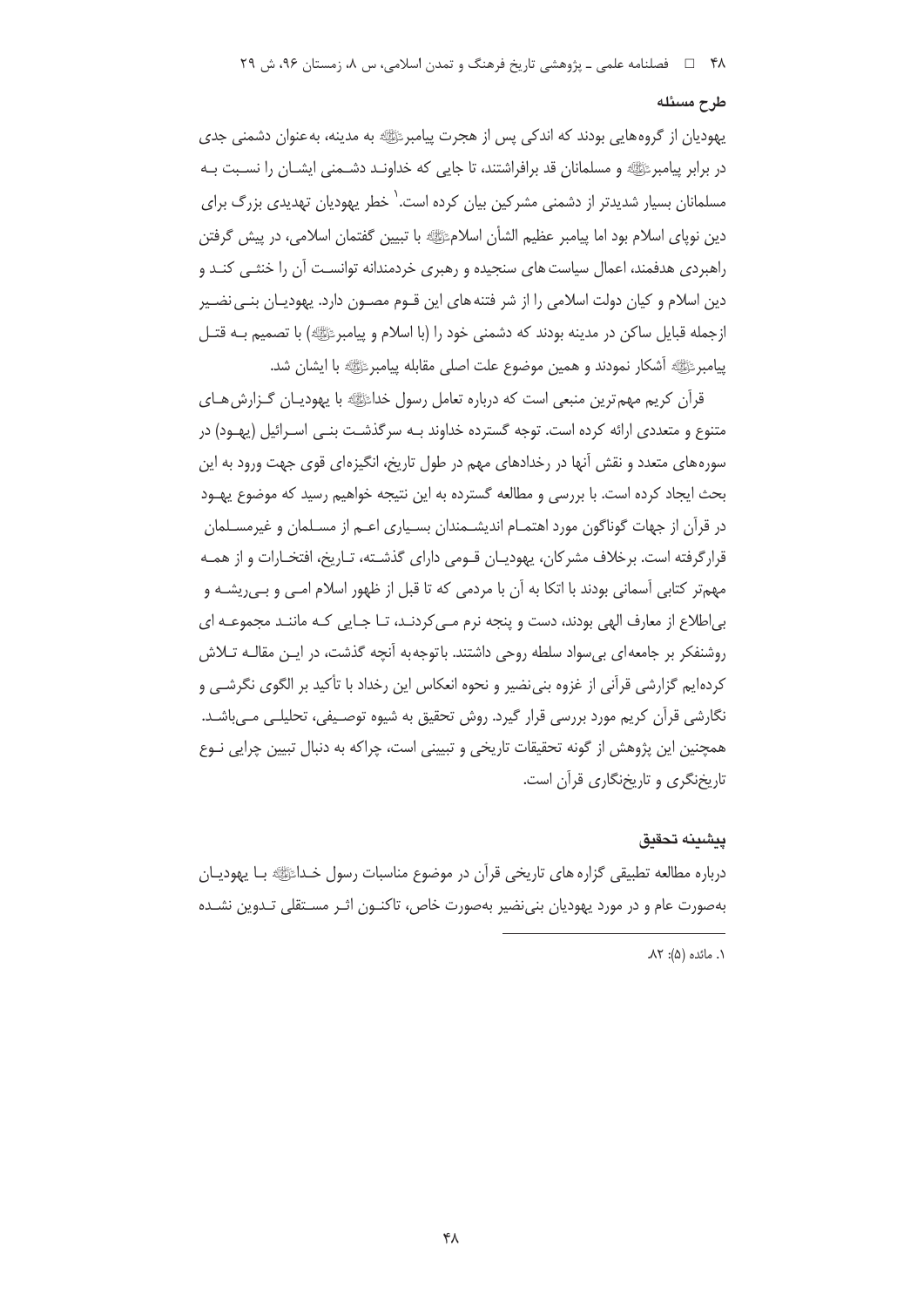تحلیل و بررسی نحوه انعکاس غزوه بنی نضیر در قرآن کریم ... □ F۹

است. اما آثار ارزشمندی درباره رابطه پهودیان با رسول خـداﷺ، پهودیـان در قـرآن و مقایسـه گزارههای تاریخی قرآن با منابع تاریخی تدوین شده است. این آثار از جهت روشی و نوع پژوهش در چارچوب تحقیق حاضر می باشد اما از نظر موضوع پژوهش، مطالب قابل توجهی ندارند. این آثار شامل چندین کتاب و مقاله میباشند، ازجمله:

\_ کتاب *رسول خدا*ءً!!!!» و یھود به قلم سید جعفر عارف کشفی. از ویژگی های شاخص ایــن کتــاب آن است که علاوه بر استفاده از آیات قرآنی بهعنوان منبعی روشنگر در مباحث تاریخی، به نمونـههـای قرآنی بسیاری هم اشاره نموده است. در ضمن، فصل بزرگی تحت عنوان یهود در قــرآن آورده کـه بـه مباحث مطرح شده در قرآن درباره یهود پرداخته است. نکته مهم اینکه در این کتاب اساساً بـه کیفیـت ورود قرآن به گزارش های تاریخی و نحوه انعکاس آنها در قرآن اشارهای نشده است.

ـ ی*هود در المیزان* دیگر کتابی است که خصوصیات یهودیـان را از نظـر اعتقـادی، اخلاقـی و اجتماعي، نگرش پيامبران خـدا به يهوديان و نيز مـوضوعاتي هـمچون: پيمان شكني يهوديان در برابر پیامبر اسلامﷺ، تغییر قبله و رواج احادیث جعلی و خرافی از سـوی یهودیـان را از دیـدگاه *تفسیر المیزان* مورد بحث و بررسی قرار داده است. باتوجهبـه اینکـه ارجاعـات قرأنـی ایــن مقالــه مستند به *تفسیر المیزان* میباشد و کتاب *یهود در المیزان* دسته بندی آیـات مربــوط بــه یهــود در قرآن را انجام داده است، لذا از این حیث مورد استفاده قرار گرفته اسـت. امـا در رابطـه بـا نحـوه انعکاس آیات در چارچوب یک الگوی نگرشی و نگارشی هیچ ورودی ندارد.

ـ نگامی دیگر به ت*اریخ در قرآن* (تشابهها، تفاوتها و تعارضهای گزارشهای تاریخی قــرأن با منابع منتخب، بررسی موردی غزوه بدر، احد و تبوک) به قلم محمدحسین دانش کیا تدوین شده است. این کتاب از یک مقدمه و پنج فصل «کلیات، تحلیل و تطبیق غزوه بدر در قـرآن و منـابع تاريخي، تحليل و تطبيق غزوه احد در قرآن و منابع تـاريخي، تحليـل و تطبيــق غــزوه تبــوک در قرآن و منابع تاری*خی* و نتیجه گیری» گردآوری شده که هـر فصـل بـه مباحـث مـرتبط بـا خـود پرداخته است. درباره این اثر این نکته قابل ذکر است که اگرچه ازنظر محتـوای مطالـب ارتبـاط خاصی با موضوع مورد پژوهش ندارد اما در توجه به الگوی نگرشی و نگارشی (محتوای و روشی) قرآن كريم تشابهاتى با مسئله اين پژوهش دارد.

ـ مقاله تفسیر*ی تاریخی از یهود براساس قرآن کریم* نوشته محمـد کـاظم شــاکر. ایــن مقالــه در صدد است تا با ارائه تصویری روشن از تاریخ یهود از آغاز تا زمان اسـلام و نیـز سـیر تـاریخی عملکرد یهودیان در عصر نزول، خواننده را در مورد دیدگاه هـای قـرآن و عملکـرد پیـامبرﷺ و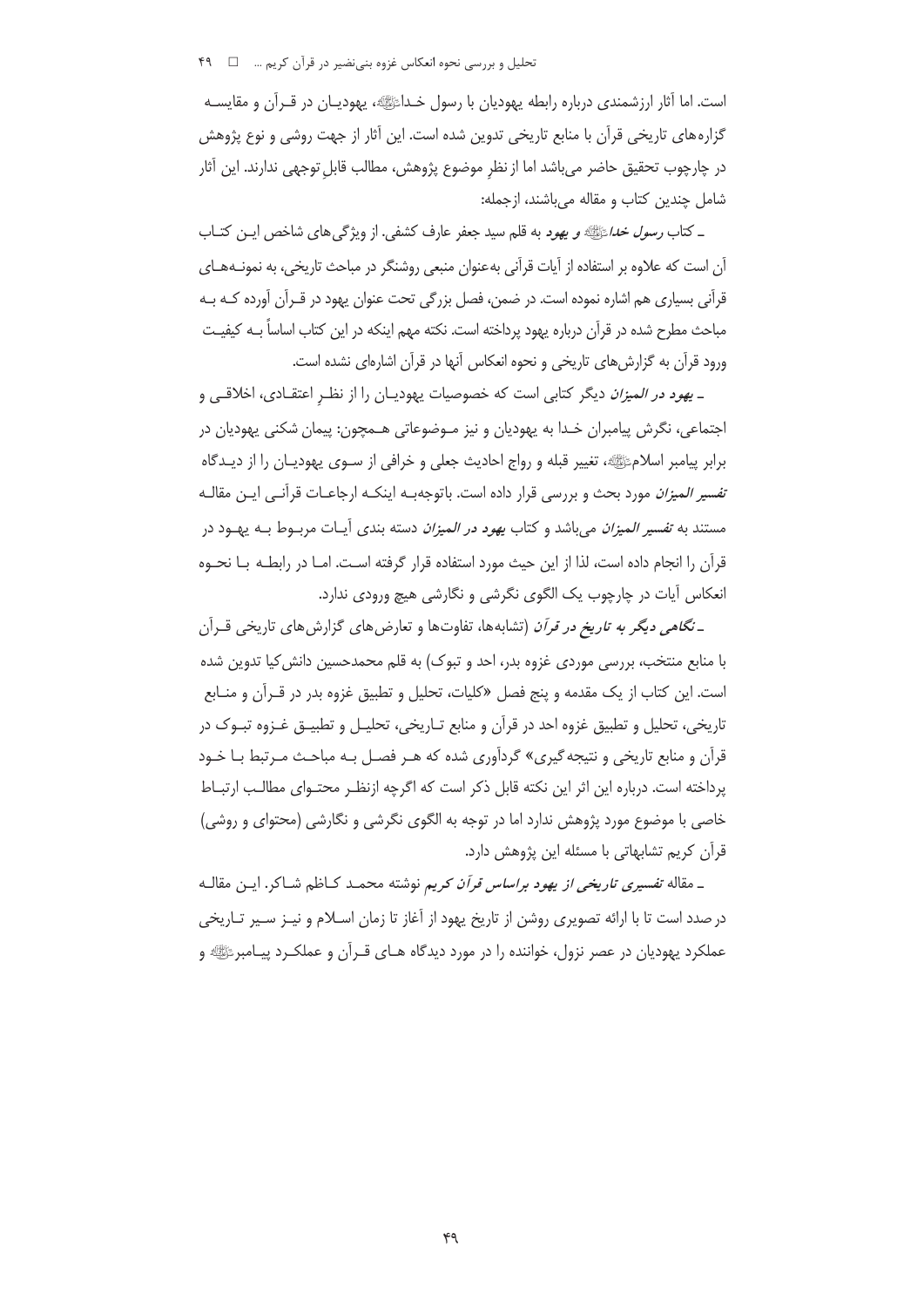۵۰٪ هـ المحلفامه علمي ــ پژوهشي تاريخ فرهنگ و تمدن اسلامي، س ۸، زمستان ۹۶، ش ۲۹

مسلمانان به داوری فراخواند. با وجود اطلاعات مفید در این مقاله در خصوص مناسبات پهـود بــا پیامبرﷺ، این مقاله فاقد روشی است که مبین الگوی پردازشی قرآن کریم از جهت نگرشـی و نگارشی در خصوص غزوه بنی نضیر باشد.

\_ مقاله ت*فسیر قصص قرآن در رویکرد علامه طباطبایی* نوشته محمود کریمی و رحیم امرائـی، مقاله ای دیگر است که با رویکرد تحلیلی به دنبال پاسخ ایـن سـؤال اسـت کـه تفسـیر علامـه طباطبایی از قصص قرآن با سایر تفاسیر چه تفـاوتهـایی دارد؟ کشـف ویژگـی۵ـای شخصـیتی قهرمانان قصص، مراجعه به سایر آیات و سوره ها در تفسیر قصص، ارائه تفسیر دقیق با استناد به ظاهر آيـات، نقـد توضـيحات كتـب مقـدس از قصـص قرآنـي و تبيـين صـحيح روش انبيـا، از ویژگی های ت*فسیر المیزان* در تفسیر قصص قرآن است. اگرچه در این مقاله موضـوعاتی همچـون عبرت یذیری، بیان سنت های الهی و تسلی بخشیدن به پیامبر ﷺ و امت ایشـان از مهـم تـرین اهداف قصههای قرآنی در دیدگاه علامه طباطبایی بیان گردیده، اما بهطـور خـاص یـک الگـوی قابل استفاده برای تبیین نحوه نگرش و نگارش آیات قصصی ارائه نگردیده است.

ـ مقاله بررسی آیات مرتبط با یهودیت در *المیزان* نوشته حسین سلیمانی و سیدمحمدعلی طباطبایی مقاله دیگری است که هدف آن پاسخ به این پرسش است که آیا علامه طباطبـایی در تفسیر آیات مرتبط با یهودیت، از همان شیوههایی بهره می برد که در آیات دیگـر اسـتفاده کـرده است یا به تناسب این موضوع شیوههای دیگری را به خدمت می گیرد؟ کـاوش در تفاسـیری کـه علامه بر آیات مرتبط با یهودیت نگاشته است، نشان می دهد که از نگاه علامه نیازی به اسـتفاده از روشی ویژه در تفسیر این دسته از آیات نیست و در عمل می تـوان ایـن آیـات را نیـز بـا روش تفسیر قرآن به قرآن و دیگر روش های معمول تفسیر کرد؛ اما در این مقاله بـه الگــوی پردازشــی قرآن کریم از جهت نگرشی و نگارشی در رابطه با یهودیان بنی نضیر و مواجهه آنها با پیــامبرﷺ كه موضوع مقاله حاضر است، هيچ اشارهاي نشده است.

#### مفاهيم

١. الگو

برای این واژه معانی مانند: نمونه، طرح، سرمشق مثال و مدل ذکـر شـده اسـت. در ایـن رسـاله مقصود طرح، چارچوبی قابل سرمشق قرار دادن و مدل است.<sup>\</sup> الگوی نگرشـی، مـدلی اسـت کـه

١. دانش کیا، نگامی دیگر به تاریخ در قرآن، ص ۶۶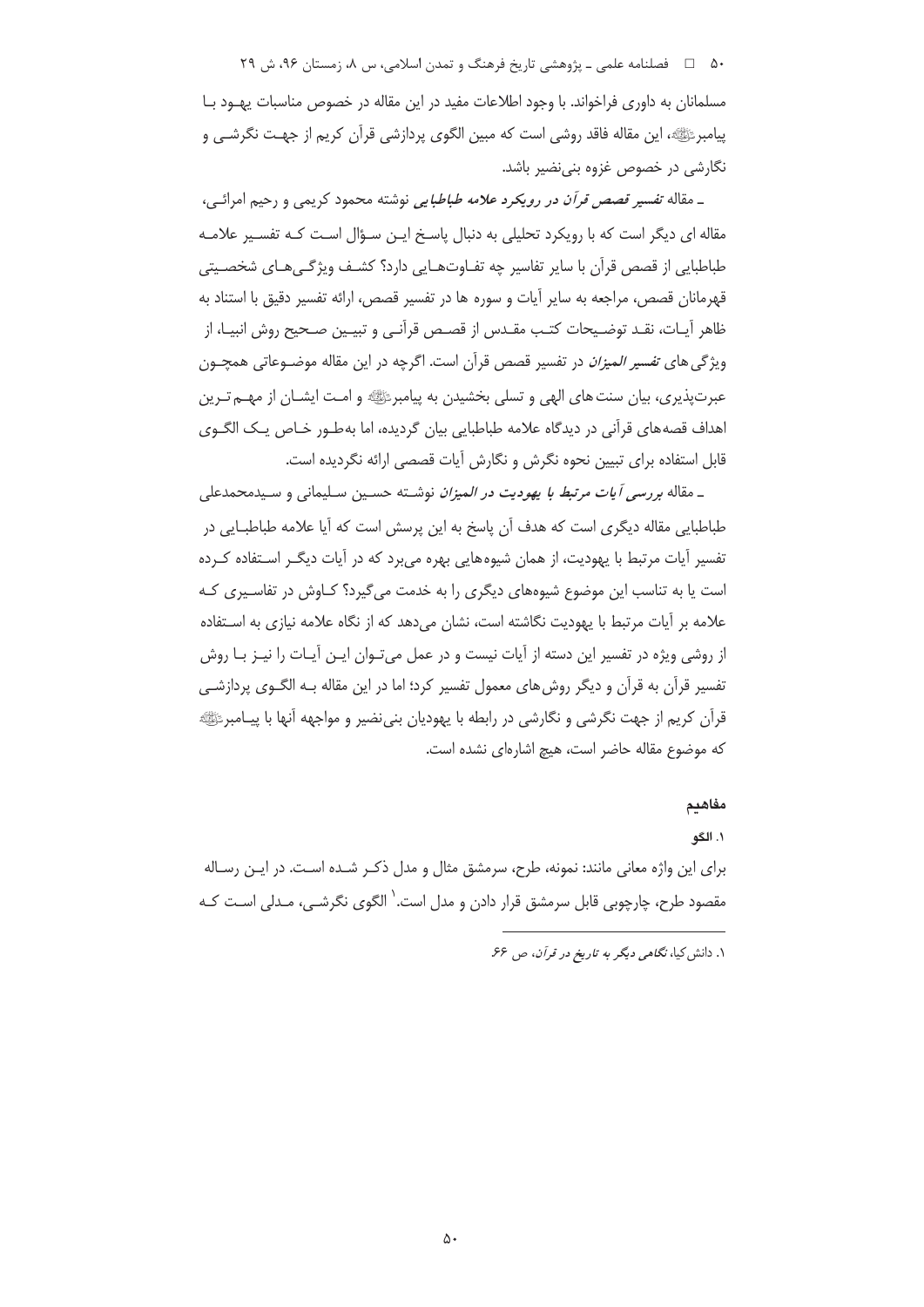تحلیل و بررسی نحوه انعکاس غزوه بنی نضیر در قرآن کریم … □ ۵۱

نشان دهنده نگرش فکری، سیاسی و فرهنگی تاریخنگار به حوادث تاریخی است.

قرآن کریم با این اندیشه که حوادث خودبهخود به وجـود آمـده و یـا اینکـه انسـان در برابـر حوادث، یک موجود دست بسته و به تقدیر سیرده شده است، مقاومت مــی *کنــد. ` قـر*آن شــیوه ای خاص در تحلیل رویدادها دارد که به نظر می رسد این شیوه، علاوه بر تأکید بر عوامـل انسـانی و مادي در وقايع و حوادث، به عوامل ماورايي و معنوي نيز مي پردازد. ايــن عوامــل مــاورايي، علــم، قدرت و اراده الهی است که مافوق تمامی علوم، قدرتها و ارادههای انسانی و بشری اسـت. ایـن قدرت و اراده الهی از خلال سنن و قوانینی که تشکیلدهنده مهم ترین بخش از الگــوی نگرشــی قرآن کریم هستند، ساری و جاری میگردد که دارای سه ویژگی مهم میباشند:

۱. الهي بوده و حاكميت خداوند را تحقق مي بخشند. ۲. عمومیت داشته و اتفاقی نیستند. ۳. در سنت الهی مسئله اراده، تفکر و آزادی انسان مطرح است، یعنی انسـان هـا به دست خود سرنوشت خویش را می سازند و سـنتی را کـه بایـد در موردشـان اجرا شود به دست خویش بر می گزینند. به عبارت دیگر سنت هـای اجتمـاعی ــــ تاريخي خداوند از زيردست انسانها جريان مي يابند. <sup>۲</sup>

٢. الگوى نگارشى

به چارچوبی اطلاق می گردد کـه در قالـب آن، وقـایع مـورد پـردازش قـرار مـی گیرنـد. سـاختار گزارش های تاریخی در قرآن، ساختار یک گزارش تاریخی معطوف به هدف هدایت اسـت. قــرآن کریم هیچ گاه وقایع را با تفصیلی که در منابع تاریخی معمول است ذکر نمی کند و تنها به نقــاطی از حادثه اشاره دارد که برای زندگی سعادتمندانه بشر راهگشا و سبب هدایت اوست. بهطور مثـال در بیان قصه بنی نضیر ابتدا نتیجه غزوه را ـ اخراج بنی نضیر ـ بیان می کند و سپس اشـاراتی دارد به برخی رخدادها همچون تخریب خانه های یهودیان و یا قطع کردن درختان خرما. لازم به ذکـر است الگوی نگارشی قرآن کریم مستقل از الگوی نگرشی آن نیست. بـهعنـوان مثـال قـرآن بـه روحیه تفرقه و تشتت قلبی یهود و دوستان منافقشان و بی|یمانی آنها ـ بهگونهای که قلعـههـای استوار را از اراده خداوند مستحکم تر می دیدند ـ و بیان این نتیجه هدایت گر که دلیل ایـن روحیـه آنها را بی بهره بودن ایشان از تعقل و رفتار عاقلانه می داند، اشاره می کند و می فرماید:

۱. صدر، سنت *های تاریخ در قرآن*، ص ۷۸.

۲. همان، ص ۹۱ ــ ۸۸؛ ملکوتیان، *سیری در نظریههای انقلاب*، ص ۱۵۲.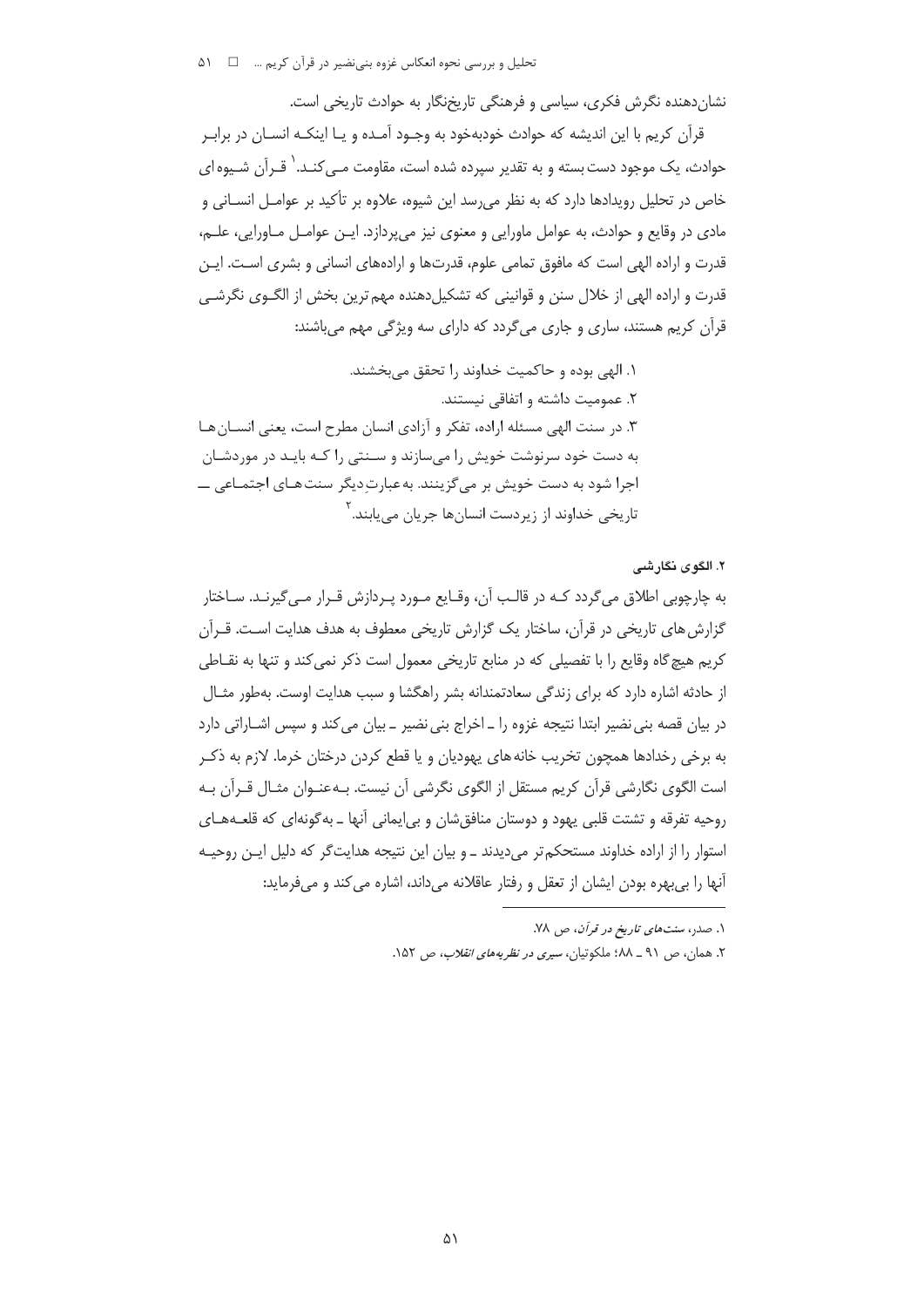۵۲٪ هـ استان ۹۶، ش ۲۹ سامي ـ پژوهشي تاريخ فرهنگ و تمدن اسلامي، س ۸، زمستان ۹۶، ش ۲۹ لاْ يُقاتِلُونَكُمْ جَمِيعًا اِلَّا فِي قُرًى مُحَصَّنَةٍ أَوْ مِنْ وَرَاءِ جُدُرٍ بَأْسُهُمْ بَيْنَهُمْ شَدِيدً تَحْسَبُهُمْ جَمِيعًا وَقُلُوبُهُمْ شَتَّىٰ ذٰلِكَ بِأَنَّهُمْ قَوْمٌ لاٰ يَعْقِلُونَ. '

### سابقه بنىنضير

قبيله بني نضير پيش از ظهور اسلام در پثرب (مدينه) سـاكن شـدند. دربـاره منشـأ آنـان روايـات متفاوت است. یعقوبی آنها را طایفهای از قبیله جُذام میداند کـه پهـودی شـدند و در کـوه نضـیر اقامت گزیدند و از آن پس به نام این کوه خوانده شدند.<sup>۲</sup> روایت دیگر آنان را از نسـل هـارون بـن عمران دانسته که پس از وفات موسیﷺ و پیش از مهاجرت قبایل عرب اوس و خزرج بـدانِجـا که به سبب سیل عَرم صورت گرفت، در آن ناحیه ساکن شده بودند.<sup>۳</sup> بر پایه گزارش هایی از ایـن دست، به دنبال جنگ رومیان با یهودیان (٧٠ میلادی)، بنی نضیر نیز مانند دیگر قبایل یهود بـه حجاز گریختند<sup>۲</sup> و در منابع دیگر به این بند اشاره نکرده اند. بخشی از مسیل بطحان فرود آمدند.<sup>۵</sup> ابن عساکر و یاقوت حموی از واقدی نقل کرده اند که منازل بنی نضیر در ناحیـه غـرس و منطقـه اطراف آن، مقبره حنظله<sup>۶</sup> یا خطمه<sup>۷</sup> قرار داشت. سمهودی می گوید:

علی الظاهر، بنی نضیر در منطقه نواعم سکونت داشتند و منازل و باغهای آنـان تـا ناحیه غرس و صافیه و صدقات پیامبرﷺ در این ناحیه امتداد داشـت. شـماری از خانه هاي بني نضير در ناحيه جفاف واقع بود … من در حرَّه واقع در شرق نواعم آثار چند دژ و یک قریه را در نزدیکی مذینب دیدم. به نظر می رسد کـه آن هــم از منازل بنى نضير باشد.

ازجمله مواردی که بر سکونت بنی نضیر در شرق مدینه دلالت دارد، سخن ابن کثیر اسـت کـه می گوید:

ع بسه ددي، وفاء الوفياء سأخبار دار المصطفى، ج ٣، ص ١٠٧۶ \_ ١٠٧۵: ياقوت جهوى، معجم البلدان، ج ۴، ص ١٩٣. ٧. مسعودي، التنبيه و الاشراف ص، ٢١٣.

١. حشر (۵۹): ١۴.

٢. يعقوبي، تاريخ يعقوبي، ج ٢، ص ۴۹.

٣. إبوالفرج إصفهاني، الأغاني، ج ٢٢، ص ٣٣٢ \_ ٣٣٣.

۴. همان، ص ۳۴۴؛ ياقوت حموي، معجم الادباء، ج ۵، ص ٢٩٠.

۵. سمهودي، *وفاء الوفــاء بـأخبار دار المصــطفي*، ج ۴، ص ۸ و ۱۱؛ يـاقوت حمـوي، *معجــم البلــدان*، ج ۱، ص ۴۴۶، ج ۵،  $\mathcal{M}$ ۰, ۴۹۰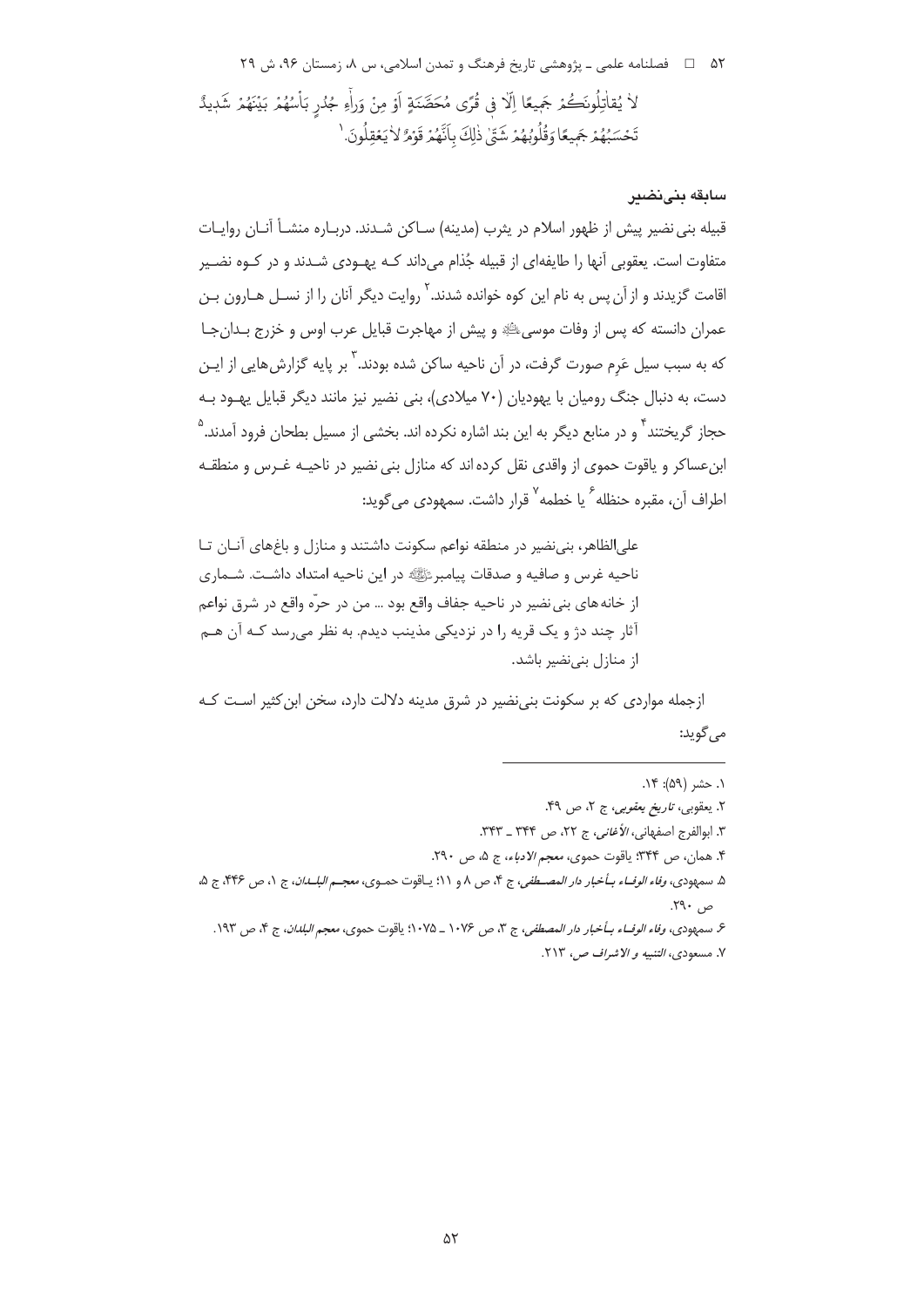منازل بنی نضیر چند میل بیرون از مدینه در شرق آن واقع بود.<sup>\</sup> در مورد تعـداد جمعیت بنی نضیر آمار دقیقی در دست نیست، به نظـر مـے،رسـد جمعیـت ایـن طایفه از سایر طوایف یهودی در مدینه بیشتر بوده است. <sup>۲</sup>

در مورد وضعیت اقتصادی بنی نضیر تذکر این نکته ضروری است کـه اساسـاً اقتـدار اقتصـاد يهود پثرب، مبناي اصلي وحـدت سـياسي و اجـتماعي آنان به شمار مي,رفت. <sup>٢</sup> يهوديان علاوه بر حضور گسترده در تجارت <sup>۴</sup> و رباخواری، <sup>۵</sup> در کشاورزی و گرداندن بازارهای پثرب نیز فعال بودند. <sup>۶</sup> هـمچنین در اخـتیار داشتن مرغوبِترین اراضی زراعی و بهترین واحههـای اطـراف شـهر و نیـز برخورداری از قلاع متعدد و استحکامات اســاسی، حــکایت از توانمنـدی مـالی و مـال|ندیشــی اقتصادی آنان داشت. ٌ صنعت و داد و ستد داخلی نیز که اقتضای زنـدگی شـهری بـود، بـر رونـق فعالیتھای مالی پیھود افـزود. گزارش ھای تاریخی حاکی از تملـک بنـی نضـیر بـر بخـش ھـای وسیعی از نخلستان های «عجوه» در پثرب و حوالی آن است.<sup>^</sup> مـورخان مـیزان اموال خارج شـده تـوسط بنی نضیر به خیبر یا شام را ششصد بار شتر ذکـر کـردهانـد<sup>۹</sup> کـه نشــانگر ثـروت فـراوان بنی نضیر در مدینه است.

#### ۱. برخورد با یهود بنینضیر

با ورود پیامبرﷺ به پثـرب و رواج اسـلام در أنجـا، سـران بنـي نضـير نـزد پيـامبرﷺ أمدنـد. پیامبرﷺ دین آنان را به رسمیت شناخت و آنان را به اسلام فراخواند. آنها بـه پیـامبرﷺ امیـد

١. ابن كثير، تفسير *القرآن العظيم*، ج ٨، ص ٨٨. ۲. عارف کشفی، *رسول خدا و یهود*، ص ۴۱۰. ٣. ادريس، *مـجتمع المدينه في عهد الرسول*، ص ۴۷. ۴. عـلي، المفصّل في تاريخ العرب قبل الاسلام، ج ١، ص ٢٠٨ \_ ٢٠٧: شريف احمد، مـكه و المسدينه في الجاهليـه و عهد الرسول، ص ٣۶۵. ۵. نساء (۴): ۱۶۱. ع ولفنسون، تاريخ اليهود في بلاد العرب في الجاهليه و صدر الاسلام، ج ١، ص ٥٩: Rodinson, Mohammed, tr.Anner, v. 2, P. 139. ٧. وات، محمد عليه: بيامبر و زم*امدار*، ج ١، ص ٩٨؛ على، *المفصل في تـاريخ العـرب قبـل الاسـلام*، ج ٧، ص ٧٠؛ د*ايرةالمعارف اسلام*، ج ٢، ذيل «خيبر». ٨. ابن هشام، *السيرةالنبويه*، ج ٢، ص ١٣٩. ۹. واقدي، المغبازي، ج ۱، ص ۳۷۴: طبيري، تساريغ الامسر و العلسوك العشسهور بالتساريغ طبيري، ج ۲، ص ۵۵۳؛ مسعودي، التنبيه و الاشراف، ص ٢١٣.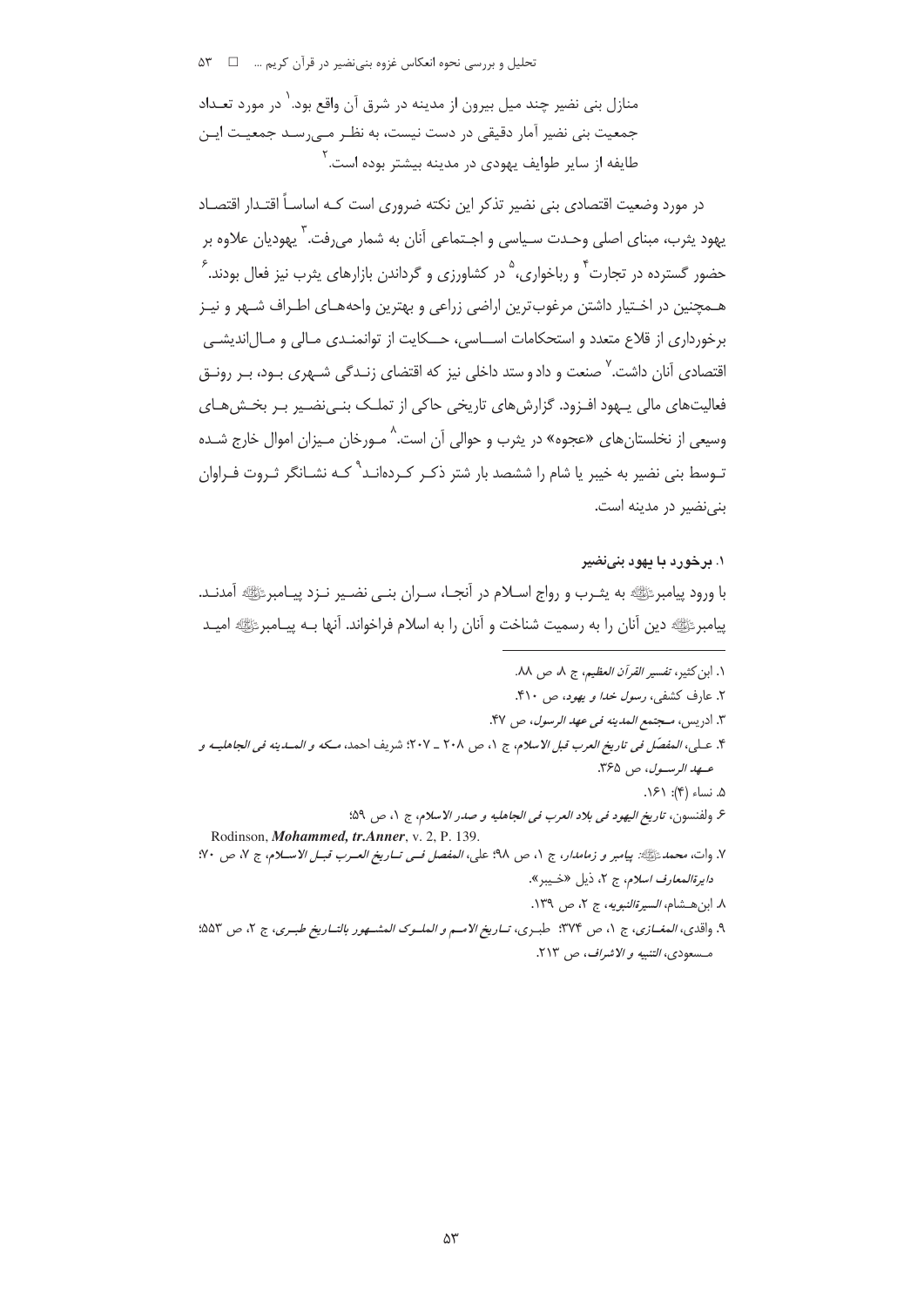۵۴  $\Box$  فصلنامه علمی ــ پژوهشی تاریخ فرهنگ و تمدن اسلامی، س ۸، زمستان ۹۶، ش ۲۹

دادند که در آینده و با شناخت بیشتر از اسلام، مسلمان خواهند شد و موافقـت کردنـد کـه تـا آن زمان متعرض یکدیگر نشوند. به گزارش آیات قرآنی آنان دانسـتند کـه او همـان پیـامبر موعـود است؛<sup>'</sup> اما چون پیامبرﷺ را از ذریه هارون ندیدند،<sup>۲</sup> به او ایمان نیاوردند.<sup>۳</sup> منابع تاریخی نیـز بـه این نکته اشاره کردهاند که یهودیان، پیامبر موعود را شناخته بودند.<sup>۴</sup> در میان مفسـران نخســتین، مجاهد و قتاده و علی بن ابراهیم از این حادثه (ملاقات اولیه سران بنی نضـیر بـا پیــامبرﷺ) بـا عنوان عهد یاد کرده و بندهای دیگری برای آن ذکر کردهاند. براساس روایت علی بن ابراهیم در 'ین عهدنامه شرط شده بود که هرکدام از طرفین، در صورتی که پیمان را نقض کنـد، بـا کشـتار مردان، اسارت زنان و فرزندان و مصادره اموال مجازات شود.<sup>۵</sup> چنین بنـدی بـاتوجـه بـه مجـازات سنگین پیمان شکنان در آیین یهود بعید نمیآید. واقدی بند دیگری افزوده مبنی بر اینکه چنانچه یهودیان به جنگ پیامبرﷺ بیایند، یهودیان مدینه او را یاری کنند؛ <sup>۶</sup> امّا ازآنجاکه بنینضیر پیمان خود را زیر پا گذاشتند، غزوه بن*ی ن*ضیر در ربیع الاول سال چهارم هجری<sup>۷</sup> به وقوع پیوست. در این سال عمرو بن اميه كه از بئر مَعونَه باز مي گشت دو تن از افراد قبيله بني عامر را كه از پيامبرﷺ 'مان داشتند، کشت. عامر بن طُفَيل از پيامبرﷺ ديه طلب کرد<sup>^</sup> و پيامبرﷺ براى پرداخت ديــه از بنے نضیر که هم پیمان بنے عامر بودنـد کمـک خواسـت.<sup>۹</sup> بنـے نضـیر کمـک بـه پیـامبرﷺ را پذیرفتند، اما در توطئه ای برای قتل ایشان، عمرو بن جحاش را مأمور کردند که آن حضرت را در پای دیوار قلعه با سنگی از پای درآورد.<sup>۱۰</sup> پیامبرﷺ ازطریقِ وحی از نیرنگ آنان آگـاه شـد و بـه 'یشان ده روز مهلت داد تا با اموال منقول خود جز اسلحه، از مدینه خارج شـوند و سـالانه بــرای

٠. بقره (٢): ٩٠ ـ ٩٩: «وَلَمّاْ جاَءَهُمْ كِتابٌ مِنْ عِنْدِ اللّهِ مُصَدِّقٌ لِما مَعَهُمْ وَكانُوا مِنْ قَبْلُ يَسْتَفْتِحُونَ عَلَى الَّذِينَ كَفَرُوا  $\ddot{\phantom{0}}$ 7<br>|<br>| 1 i - $\frac{1}{2}$ 1 D ļ D : فَلَمَا جاَءهُمْ ماٰ عَرَفُوا كَفَرُوا بِهٖ فَلَعْنَةُ اللّٰهِ عَلَى الْكافِرِينَ \* بِئْسَ مَا اشْتَرَوْا بِمَ أَنْفُسَهُمْ أَنْ يَكْفُرُوا بِماْ أَنْزَلَ اللّٰهُ بَغْيًا...» i l 1  $\ddot{\phantom{0}}$ 7<br>|<br>| D í D ļ D )<br>1 )<br>İ D @ í : K @ í ֢֢֦֦ׅ֪֪ׅ֪֪ׅ֚֚֚֚֚֚֚֚֚֚֚֚֚֬֡֡֡֓֡֡֡֡֡֜֓֡֡֓֡֡֡ ֧֦֧֧֦֧֢ׅ֦֧ׅ֦֧ׅ֦֧ׅ֧֧ׅ֧ׅ֧ׅ֧֚֚֚֚֚֚֚֚֚֚֚֚֚֚֚֚֚֝֝֓֜֡֓֡֞֡֜֓֡֡֡֓֞֡֜֓֜֜֜֜֓֞  $\frac{1}{1}$ l @ í  $\ddot{\phantom{a}}$ ;<br>| ۲. ابن کثیر، *السیرة النبویه*، ج ۳، ص ۴۰۲؛ طبری، *جامع البیان عن تاویل!ی القـرآن*، ج ۹، ص ۴۱۰؛ شــمس شــامی، سب*ل الهدى*، ج ۴، ص ٣٢٠. ٣. طبرى، *جامع البيان عن تاويل!ى القرآن*، ج ٢، ص ٥٣٣؛ طبرىسى، *جوامع الجامع*، ج ١، ص ١٢٧. ۴. ابن هشام*، السيرةالنبويه*، ج ۲، ص ۳۶۲: ابن كثير، *السيرةالنبويه*، ج ۲، ص ۲۹۸. ۵. مجلسی، *بحارالانوار*، ج ۱۹، ص ۱۱۱؛ طبرسی، *اعلام الوری*، ج ۱، ص ۱۵۸. ۶. واقد*ى، المغازى*، ج ۲، ص ۳۴۰. ۷. ذهبی، *سیر اعلام النبلاء*، ص ۲۴۳. ۸. ابن@شام، *السيرةالنبويه*، ج ۳، ص ۱۹۹؟ حلبي شافعي، *السيره الحلبيه*، ج ۲، ص ۲۶۳. ۹. طبری، *تاریخ الامم و الملوک*، ج ۲، ص ۵۵۱؛ واقدی*، المغازی*، ج ۱، ص ۳۶۴. ۰۱. ابن هشام*، السيرةالنبويه*، ج ۳، ص ۲۰۰ ـ ۱۹۹.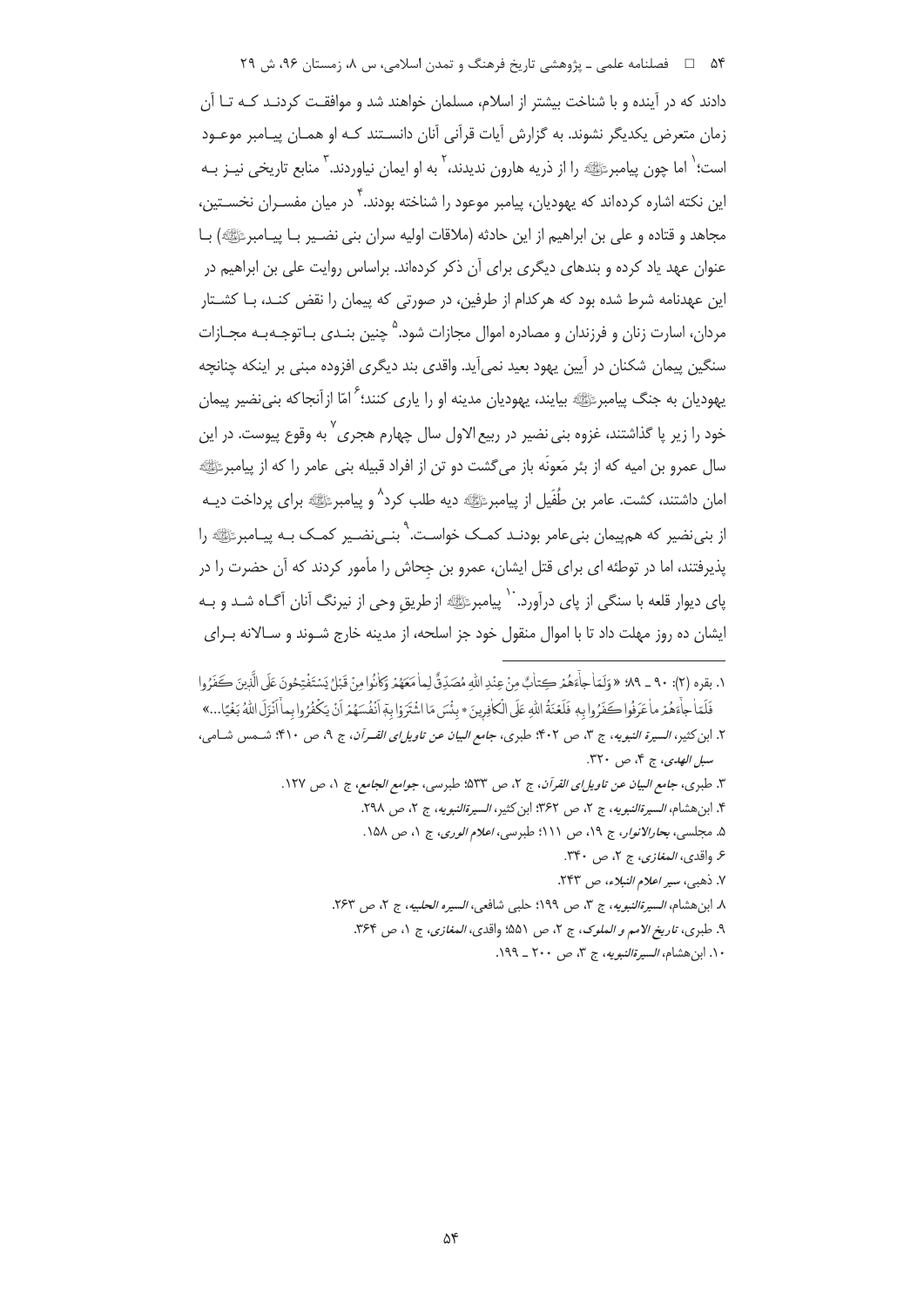برداشت محصول خرما بازگردند.` عبدالله بن اُبَي، رئيس منافقان مدينه، بنـي نضـير را از اطاعـت يبامبرءَالِيَّةِ بإزداشت و وعده داد كه همراه با بني قُرِيظَه از آنان دفـاع كنـد. `` ازابن رو پيـامبرءَالِيَّة، عبدالله بن مَکتوم را در مدینه جانشین خود قرار داد و با لشکری به فرمانـدهی علـیﷺ، ٌ پـانزده روز یا شش شب ٔ بنی نضیر را در محاصره گرفت. در دوره محاصره، عَزْوَک پهودی به پیامبرﷺ سوءِقصد کرد که به دست علیﷺ کشته شد.<sup>۵</sup> سیس پیامبرﷺ فرمان داد تـا درختـان خرمـای بنی نضیر در بُوَیر<sup>َ</sup>ه را قطع کنند. <sup>۶</sup> سرانجام یهودیان تسلیم شدند و پذیرفتند که تنها با یکبار شتر از اموالشان، به جز اسلحه و نقره و طلا، از مدینه خارج شوند.<sup>۷</sup> بعضی از آنان از جمله حُیین اَخطـب که دخترش صفیه پس از فتح خیب ردر سـال هفـتم هجـری بـه همسـری پیـامبرﷺ درآمـد و ابي|لحقيق (همسر اول صفيه)، به خيبر رفتند و برخي به شام مهاجرت كردند.^ ازآنجاكه جنگي در نگرفته بود اموال برجای مانده در حکم غنیمت نبود و تصرّف در آن به اختیـار پیـامبرﷺ بـود. ْ ازاین رو پیامبرﷺ با توافق انصار آن را میان مهاجران تقسیم کرد تا وظیفه حمایـت از مهــاجران توسط انصار پایان پذیرد. `` سوره حشر``` درباره غزوه بنی نضیر و اخراج این قبیله نازل شده است. پيامبرﷺ، نيز بني نضير را ميان قوم خود مانند بني مُغيره در قريش مي دانست. <sup>١٢</sup> شـعرايي چـون قَیس بَحْرِ الاَشْجَعی، سَمّاک پھودی و عباس بن مرداس سُلَمی قصیده هایی در آوارگـی و کشــته شدن کعب بن اشرف و مدح رجال بنی نضیر سرودهاند.<sup>۱۳</sup>

١. واقدى، *المغازى*، ج ١، ص ٣۶٩. ٢. همان، ص ٣۶٨؛ طبري، ت*اريخ الامم والملوک*، ج ٢، ص ۵۵۳ ٣. واقدى، *المغازى*، ج ١، ص ٣٧١. ۴. ابن هشام، *السيرة النبويه*، ج ۳، ص ۲۰۰. ۵. واقدي، *المغازي، ج* ۱، ص ۳۷۱. ۶. ابن كثير، *السيرة النبويه*، ج ۴، ص ٧٧ ٧. يعقوبي، ت*اريخ يعقوبي*، ج ٢، ص ۴۹ ـ ۴۸. ٨. حلبي، السيره الحلبيه، ج ٢، ص ٨۴ و ٢٠٧؛ ابن كثير، السيرة النبويــه، ج ۴، ص ٧٤ \_ ٧٥، ١٩٨ \_ ١٩٩؛ ابـن اثيـر، الكامل فى التاريخ، ج ٢، ص ١٢٢.  $P = \Lambda : (\Delta \mathfrak{q})$ . حشر (۵۹): ۸ ١٠. ابن هشام، *السيرة النبويه*، ج ٣، ص ٢٠١-٢٠٢؛ ابن اثير، *الكامل في التاريخ*، ج ٢، ص ١١٩؛ حلبي، *السيره الحلبيـه*، ج ۲، ص ۸۵. ١١. حشر (۵۹): ١٧ \_ ١. ١٢. ابن سعد، *الطبقات الكبرى*، ج ٢، ص ۵۸؛ واقدى، *المغازى*، ج ١، ص ٣٧۵. ١٣. ابن هشام، *السيرة النبويه*، ج ٣، ص ٢١٣ ـ ٢٠۵.

 $\Delta\Delta$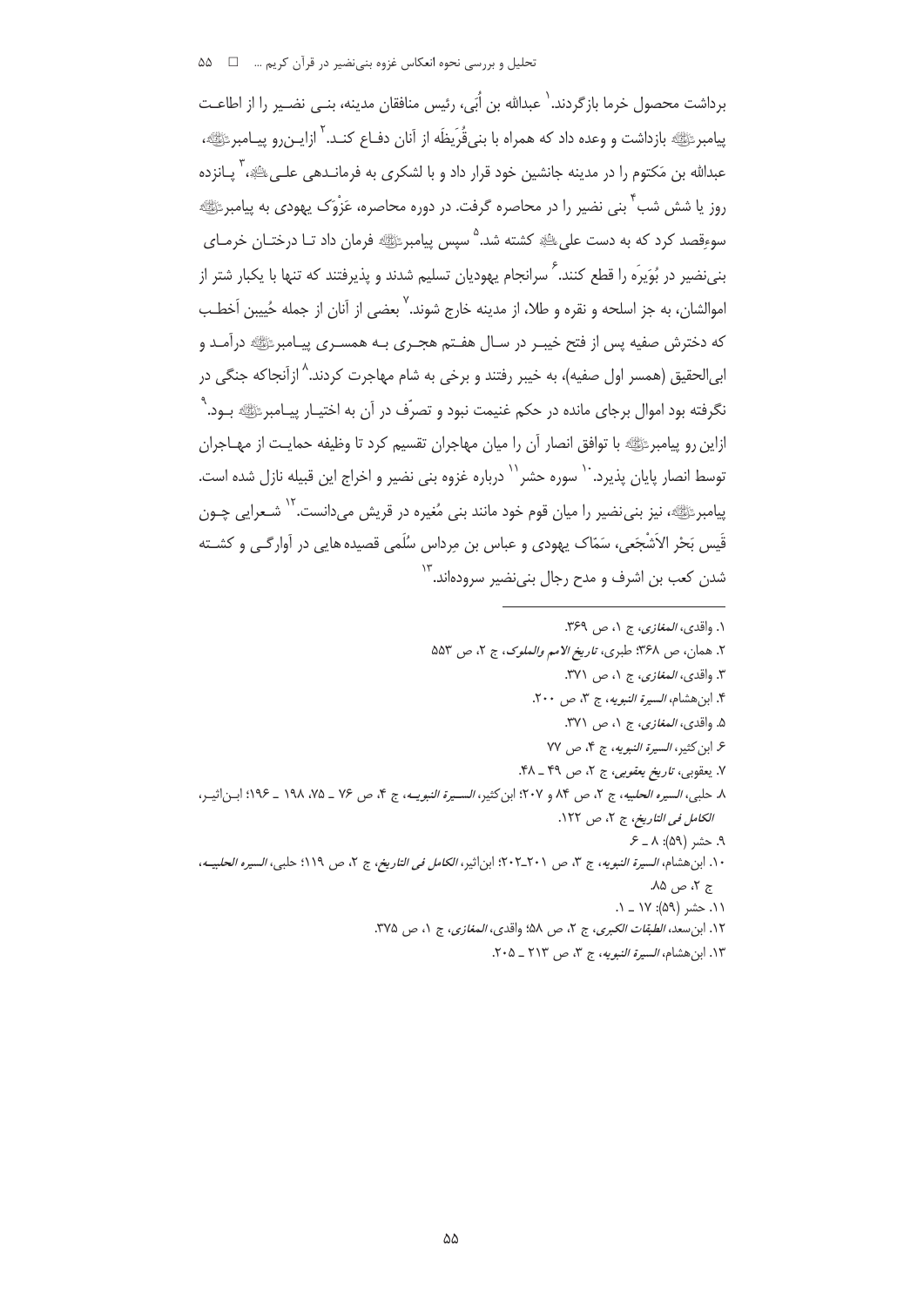۵۶ = فصلنامه علمي ـ پژوهشي تاريخ فرهنگ و تمدن اسلامي، س ٨، زمستان ۹۶، ش ۲۹

۲. علل آغاز جنگ از منظر روایات شأن نزول

بنا بر نظر مفسرین قرآن کریم، بخش عمده آیات سوره حشر در ارتباط با پیمـان شـکنی دومـین گروه یهود مستقل مدینه (بنی نضیر) و تصمیم به قتل پیامبرﷺ از سوی ایشان نازل شده است؛ ٰ اما در ارتباط با علل پیمانشکنی ایشان دو گونه نقل واردشده است:

١. هنگامي كه رسول|للّهﷺ وارد مدينه شد، با بني نضير سازش كرد، به شرط آنكه آنان نه با پيامبرﷺ بستيزند و نه کساني را که با پيغمبر خداﷺ جنگ مي کنند، کمک نماينـد ولـو اينکـه قبلاً با آنان همءهد و پیمان بوده باشند. وقتی که نبی|کرمﷺ در جنگ بدر بـا مشــرکان جنـگ کرد و آنان را شکست داد، بنی نضیر گفتند: به خدا قسم که این شخص همان پیغمبری است کـه در تورات صفت او ذکر شده است و ما آن را دیده و خواندهایم و هیچ کس بر او چیره نخواهد شد. ولی زمانی که در جنگ احد مسلمانان شکست خوردند، بنی نضـیر پیمـان خـود را بـا پیـامبرﷺ شکستند و با حضرت و مسلمانان دشمنی ورزیدند. رسـولِاللّـهﷺ أنـان را در محاصـره خـویش درآورد و با آنان به شرط اینکه از مدینه خارج شوند صلح کرد.<sup>۲</sup>

٢. در تفسير قمي در ذيل أيه شريفه «هُوَ الَّذِيَ اَخْرَجَ الَّذِينَ كَفَرُوا مِنْ اَهْلِ الْكِتاٰبِ مِنْ دِياْرِهِمْ» گفته شده: سبب نزول این آیه چنین بود که در مدینه سه طایفه و دودمان از یهودیان زندگی مي كردند، بني نضيربود، بني قريظه و بني قينقاع. اين سه طايفه با رسول خداءًﷺ عهدى داشتند که مدتی مورد احترام بود، اما پس از چندی یهودیان آن عهد را شکستند. سبب این عهدشکنی در بنی نضیر این بود که ایشان تصمیم به قتل پیامبرﷺ گرفتند. ۖ درباره اصل داستان در میان مفسران اختلافی نیست. اختلاف صرفأ درباره چگونگی انجام ترور پیامبر اکرمﷺ توسط بنى نظير مى باشد.

۳. گزارش غزوه در قرآن

قرآن کریم در سوره مبارکه حشر، موضوع یهودیان بنی نضیر را مطرح نموده و دلیل دشمنی آنهـا و واکنش اسلام در برابرشان را تبیین نموده است. عمدهترین مباحث بیان شده در ارتباط با غــزوه بنی نضیر در این سوره عبارتند از:

- $\Lambda$ . حشر (۵۹):  $\Lambda = \Upsilon$  و ۱۴ ۱۱.
- ۲. اسلامی، *شأن نزول آیات، ص ۵۲۸.*

٢. قمي، تفسير القمي، ج ٢، ص ٣٥٩ ـ ٣٥٨.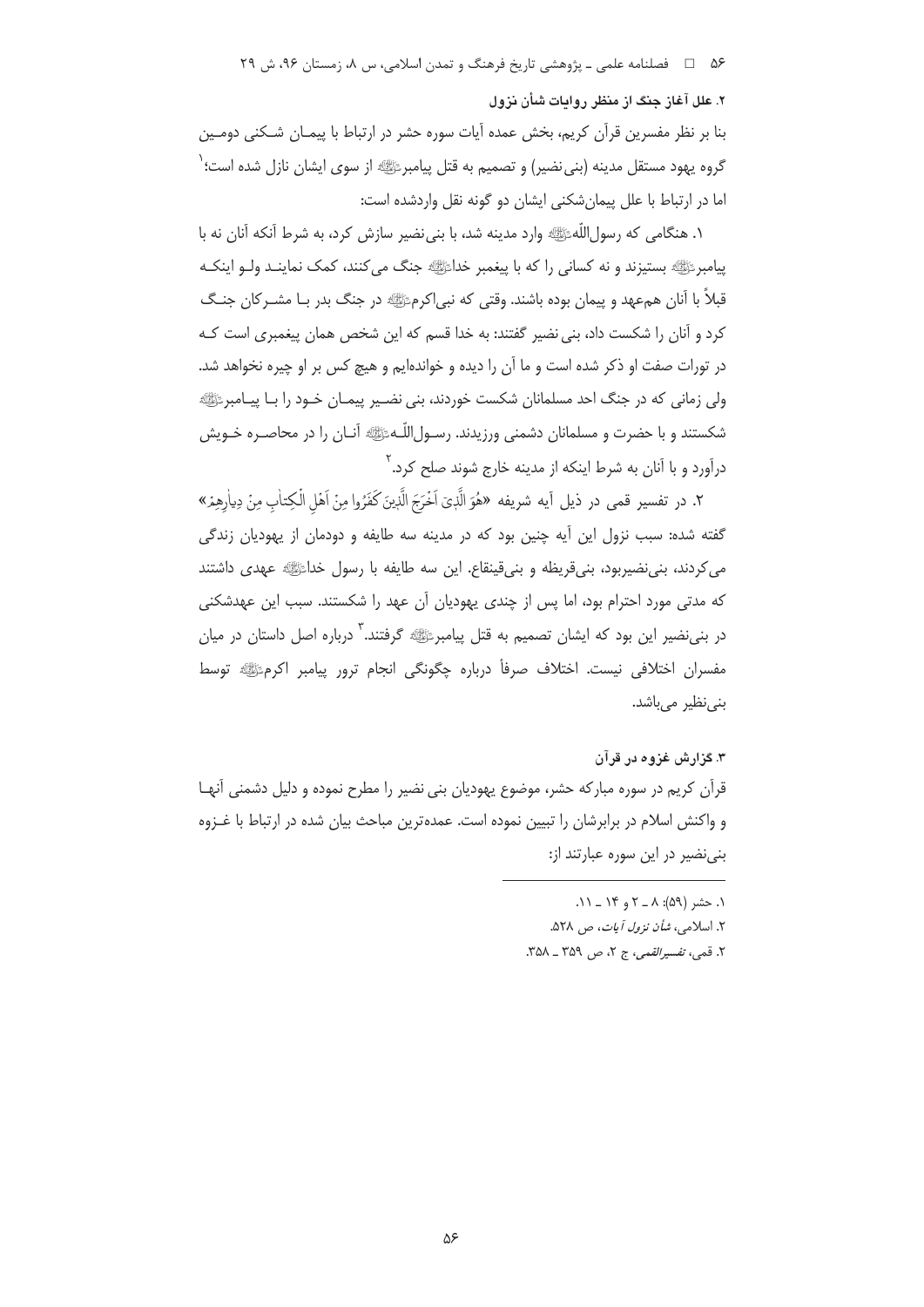## الف) دليل برخورد بابني نضير

ازنظر خداوند دلیل اصلی برخورد با بنی،نضیر دشمنی ایشان با خدا و رسولش عنوان شده است. ٰ

## ب) حکم دهنده

خداوند حکم جلای وطن بنی نضیر را مستقیماً به خود نسبت میدهد و میفرماید: او کسی اسـت که برای اولینبار کافرانی از اهل کتاب را از دیارشان بیرون کرد.<sup>۲</sup>

# ج) كيفت محازات

خداوند حکم به اخراج وجلای وطن بنی نضیر داد. یهودیان از قلعه های خود بیرون شده، جمعی از ایشان به فدک و جمعی به وادی القری و گروهی به شام رفتند و اگـر اراده الهـی بـر کـوچ دادن ایشان تعلق نگرفته بود، ایشان را به عذاب دنیا ــ مانند کشته شدن و اسارت ــ گرفتار می کـرد. بــه ایــن معنا كه قضاى الهى بر اين شد تا مجازات ايشان از آنچه در پيمان نامه آمده بود خفيفتر باشد.

# د) علل اصلي تسليمِشدن بني نضير

الف) از گزارش های تاریخی استفاده می شود که بنی نضیر از دو قبیله دیگر یهودیان مدینه (بنیقینقاع و بنیقریظه) اهمیت بیشتر و موقعیت بهتری داشته است. ٌ لذا باتوجهبه مکنت مالی، شوكت مقامي و قوت نظامي، انتظار مقاومت و نبرد سخت از جانب آنها مي رفت اما تاريخ شاهد تسلیم شدن زبونانه ایشان بوده است. قرآن کریم دلیل این امر را اراده الهی در ایجاد رعب و وحشت در دل ايشان دانسته است و ميفرمايد: «وَقَذَفَ في قُلُوبِهِمُ الرُّعْبِ» منظور از رعب، ترسى است که همه وجود را فرامی گیرد.<sup>۲</sup> به استناد قرآن کری<sub>ه</sub> می توان گفت که شاید بن*ی ن*ضیر هر روش احتمالي را در شيوه روپاروئي پيامبرﷺ با خود مورد توجه قرار داده بود جز آنچه كه خداوند از آن بهره برد، چراکه خداوند میفرماید: «فَأَتَاهُمُ اللَّهُ مِنْ حَيْثُ لَمْ يَحْتَسِبُوا»: از جايي که گمان نمی بردند مورد هجوم قرار گرفتند.

ب) کار دیگر که در حکم بهکارگیری سلاح بود، قطع بعضی از درختان خرما توسط یاران

- ١. ذٰلِكَ بِأَنَّهُمْ شَأَقُّوا اللَّهَ وَرَسُولَهُۥ وَمَنْ يُشَأَقّ اللَّهَ فَانَّ اللَّهَ شَدِيدُ الْعقاٰبِ. (حشر (٥٩): ۴)
	- ٢. هُوَ الَّذِيّ اَخْرَجَ الَّذِينَ كَفَرُوا مِنْ اَهْلِ الْكِتابِ مِنْ دِياْرِهِمْ. (حشر (٥٩): ٢)
- ٣. واقدى، *المغازى*، ج ١ ص ٣۶٩ و ٣٧۵: ابن هشام، *السيرة النويه*، ج ١، ص ٥۶۶.
- ۴. الرعب: الخوف الذي يملأ القلب. (طباطبايي، *الميزان في تفسيرالقرآن*، ج ١٩، ص ٢٠٢: مصـطفوي، *التحقيق في* كلمات القرآن الكريم، ج ۴، ص ١۵٧)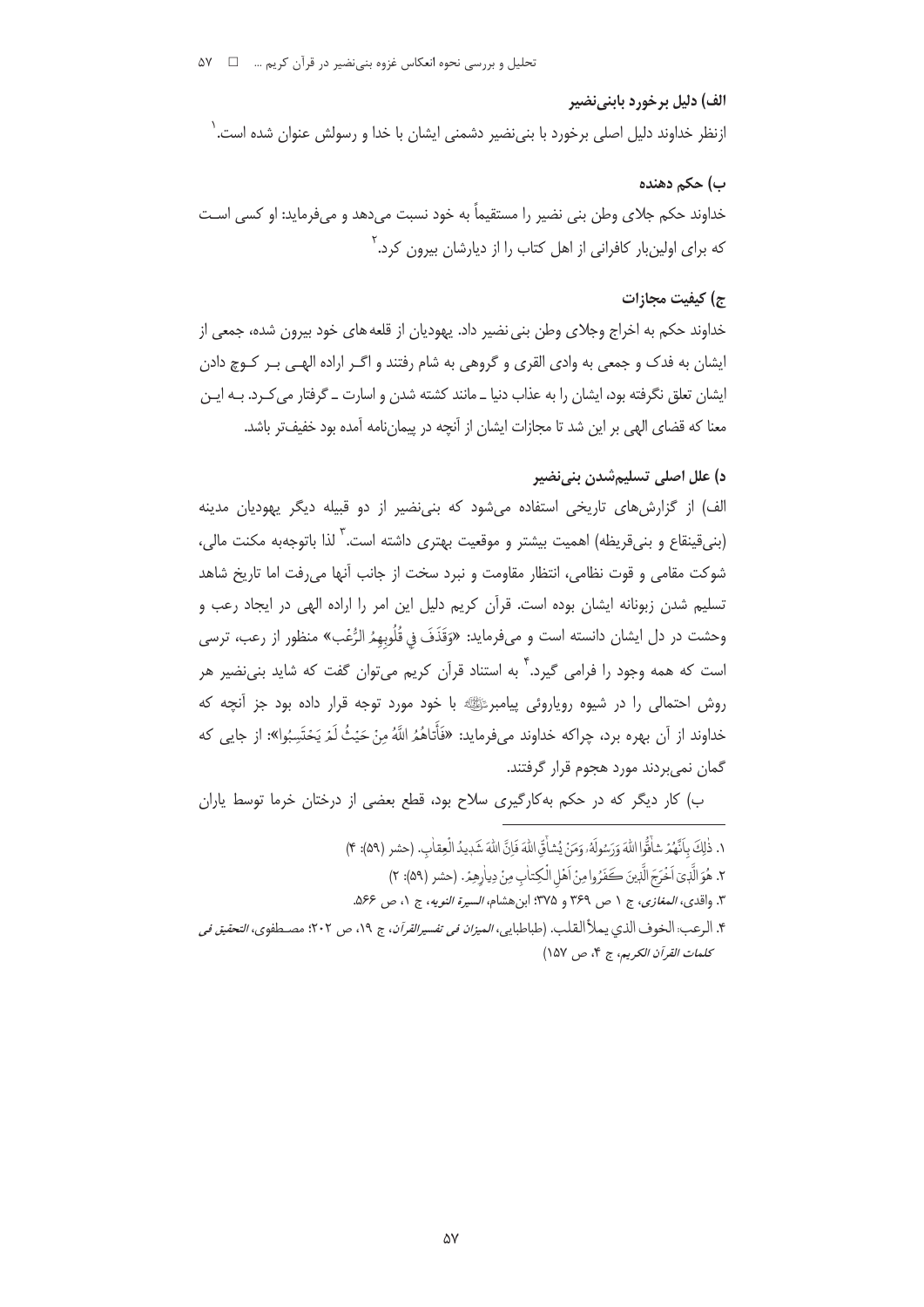## ۵۸ □ فصلنامه علمي ـ پژوهشي تاريخ فرهنگ و تمدن اسلامي، س ۸، زمستان ۹۶، ش ۲۹

پيامبرﷺ بود. البته خداوند همين كار را نيز به اذن خود مي داند و مي فرمايد: «ماقَطَعْتُمْ مِنْ لِينَها وُ تَرَكْتُمُوها قائِمَه عَلى أَصُولِها فَبِإِذْنِ اللَّهِ وَلِيُخْزِيَ الْفاسِقِينِ». نتيجه بهكارگيري اين سلاح، خواري و احساس بی یاور ماندن بنی نضیر بود، به گونهای که می توان گفت یهودیان بنی نضیر از جنگ میدانی خودداری کرده و صرفاً یا به تجمع درون قلعهها بسنده نموده و یا به حرکات ایذائی در نزدیکی دیوار قلعهها به قصد شبیخون بهره بردند. تخریب خانههای یهود توسط خودشان و سپس تخریب خانههای ایشان به دست مؤمنین نتیجه دیگر این غزوه بود. ٰ نتیجه روانی این نبرد نیز خواری و زبونی کسانی بود که از قالب بندگی خدا خارج شده بودند. قرآن کریم در رابطه با اینکه چه عامل یا عواملی واسطه نفوذ رعب الهی در دل ایشان گردید، سکوت کرده است اما می توان گفت: کشته شدن «عزورا» جنگجوی صاحبنام نضیریان \_ کسی که قصدشبیخون زدن به مسلمین را داشت \_ بهدست امام علیﷺ تأثیر بسزایی در این موضوع داشته است. ``

ت) عامل دیگر در شکست بنی نضیر ازنظرگاه قرآن کریم وجود تفرقه در میان پهودیان بوده است. «تَحْسَبُهُمْ جَمِعاًوَقُلُوبُهُمْ شَمَّّ ». ٌ تو اي پيامبر! ايشان را متحد و متشكل مي بيني و مي ينداري كه باهم اتحاد دارند، ولی این طور نیست، دلهایشان متفرق و پراکنده است و همین عامل قوی برای خواری و بیچارگی ایشان است و علت آن پراکندگی هم این است که مردمی فاقد تعقلاند، چراکه اگر تعقل می،داشتند، آرای خود را یکی میکردند. <sup>۲</sup> بنا براین عدم پایبندی ایشان به راهبری عقل و ناديده انگاشتن احكام عقلي، باعث رنج و زحمت آنان است. آيه شريفه هم بر همين نكته تأكيد فرموده و آنان را ذليلانه به اين مطلب بازگردانده است:<sup>۵</sup> «ذٰلِكَ بِأَنَّهُمْ قَوْمٌ لأَيَعْقِلُونَ».<sup>۶</sup>

در این رابطه شاید بتوان معنی آیه را توسعه داد و تفرقه میان بنی نضیر و بنی قریظه و تفرقـه میان ایشان با منافقین را نیز به آن افزود. چراکه ما شاهد عدم پاری بنی نضیر از سوی بنی قریظه و منافقين هستيم. عبدالله ابن ابي سركرده منافقين مدينه حي ابن اخطب را از ترک مدينه باز داشــته و به جنگ با پیامبرﷺ تشویق نمود اما خود علی رغم وعدههایی کـه داده بـود، کنـاری نشسـت و اخراج بنی نضیر را تماشا کرد. هیچ کدام از قبایل یهودی به حمایت و دفاع از قبیله دیگـر همـت نکـرد.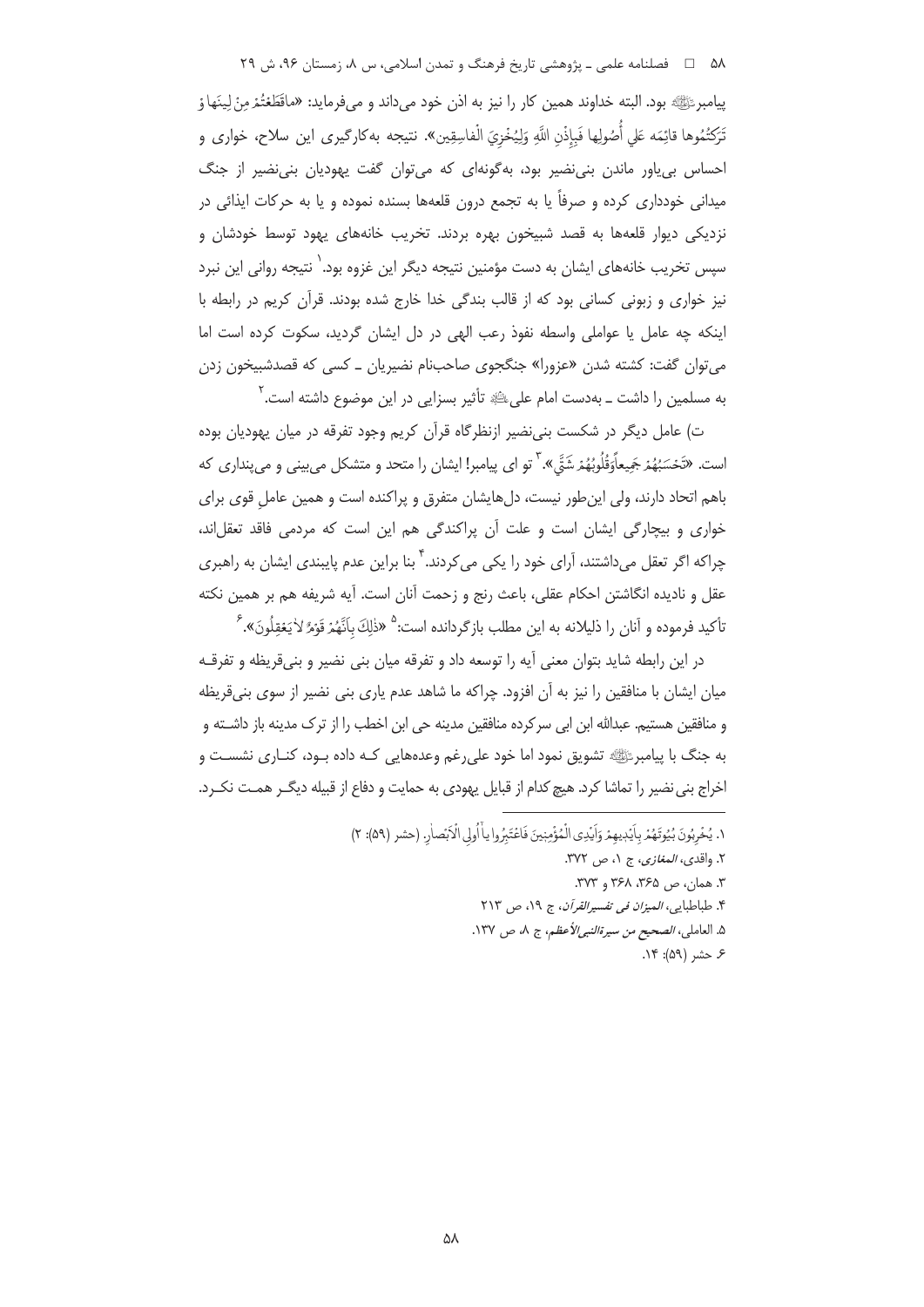تحلیل و بررسی نحوه انعکاس غزوه بنی نضیر در قرآن کریم … ۵۹ ۵۹

همچنان که متحدان و هم پیمانان یهود از غطفان و منافقان هم به پاری هیچ کدام از قبایلی که با آنان پیمان بسته و وعده نصرت و پاری داده بودند، نیامدند. این تصـریح قـرآن کـریم اسـت کـه خداوند متعال در توصيف وضعيت آنان فرمود: آيا به وضع كساني كه نفاق ورزيدند نيانديشـيدي كـه به برادران خود، یعنی به آنهایی که از اهل کتاب کافرشـدند، مـی¢وینـد: اگـر مسـلمانان شـما را از دیارتان بیرون کنند ما نیز مطمئناً با شما بیرون خواهیم شـد و دربـاره شـما احـدی را ابـداً اطاعـت نخواهیم کرد و اگر با شما جنگ کنند بهطور یقین و حتماً پاری تـان خـواهیم نمـود و خـدا شـهادت می دهد به این که ایشان دروغ گویند و مسلماً اگر بنی نضیر از دیارشان بیرون شوند این منـافقین بـا آنان بیرون نخواهند رفت و اگر با ایشان بجنگنـد پـاریشـان نخواهنـد نمـود و برفـرض هـم کـه یاریشان کنند در وسط کارزار فرار خواهند کرد و آن وقت خودشـان همیـاری نخواهنـد شـد. شـما مسلمانان در نظر آنان ترسناکترید از خدا و این بدان جهت است که ایشان مردمی نفهماند.`

در جمع بندی مطالب فوق به این نتیجه می٫رسیم که خداوند متعال، شکست بنی،نضیر را بـه خود نسبت می دهد و به شیوههای مختلف بر آن تأکید مـه ورزد؛ چنـان کـه گـوئی مسـلمانان در شکست بنے،نضیر چیزی به حساب نمی آیند و حتی مسـلمانان خـود نیـز گمـان نمـی کردنـد کـه یهودیان را از مدینه اخراج کنند. بنی نضیر هم مطمئن بودند دژهای اسـتوار، آنهـا را محافظـت خواهنــد کرد اما خدای متعال فتح قلعههای ایشــان را بـرای مســلمانان توسـط خـود بنــی نضــیر فـراهم نمــود. مرور کلی نکات قرآنی در مورد یهود بنی نضیر که برگرفته از آیات مربوطه در سوره حشـر اسـت، به شرح زیر میباشد:

۔ کفر و دشمنی با خدا و رسولش دلیل برخورد پیامبرﷺ با بنے نضیر بود. ـ بني نضير به جلاي وطن محكوم شدند. ـ انتصاب حكم اخراج به خداوند. ـ استفاده از سلاح ظاهري (قطع درختـان) و سـلاح روحـي و روانـي (رسـوخ تـرس بـه دل یهودیان) برای غلبه بر دشمن. ـ عامل اصلي شكست، عامل روحي و رواني بوده است. (افتادن ترس به دل دشـمن) جنـگ رواني نقش به سزائي در پيروزي نظامي دارد. ــ هر نيرويي هر چقدر هم زياد باشد در برابر توان الهي هيچ محسوب مي.شود.<sup>۲</sup>

> ١. حشر (۵۹): ١٣ \_ ١١. ٢. وَاللَّهُ عَلَى كُلِّ شَيْءٍ قَدِيرٌ. (حشر (٥٩): ٤)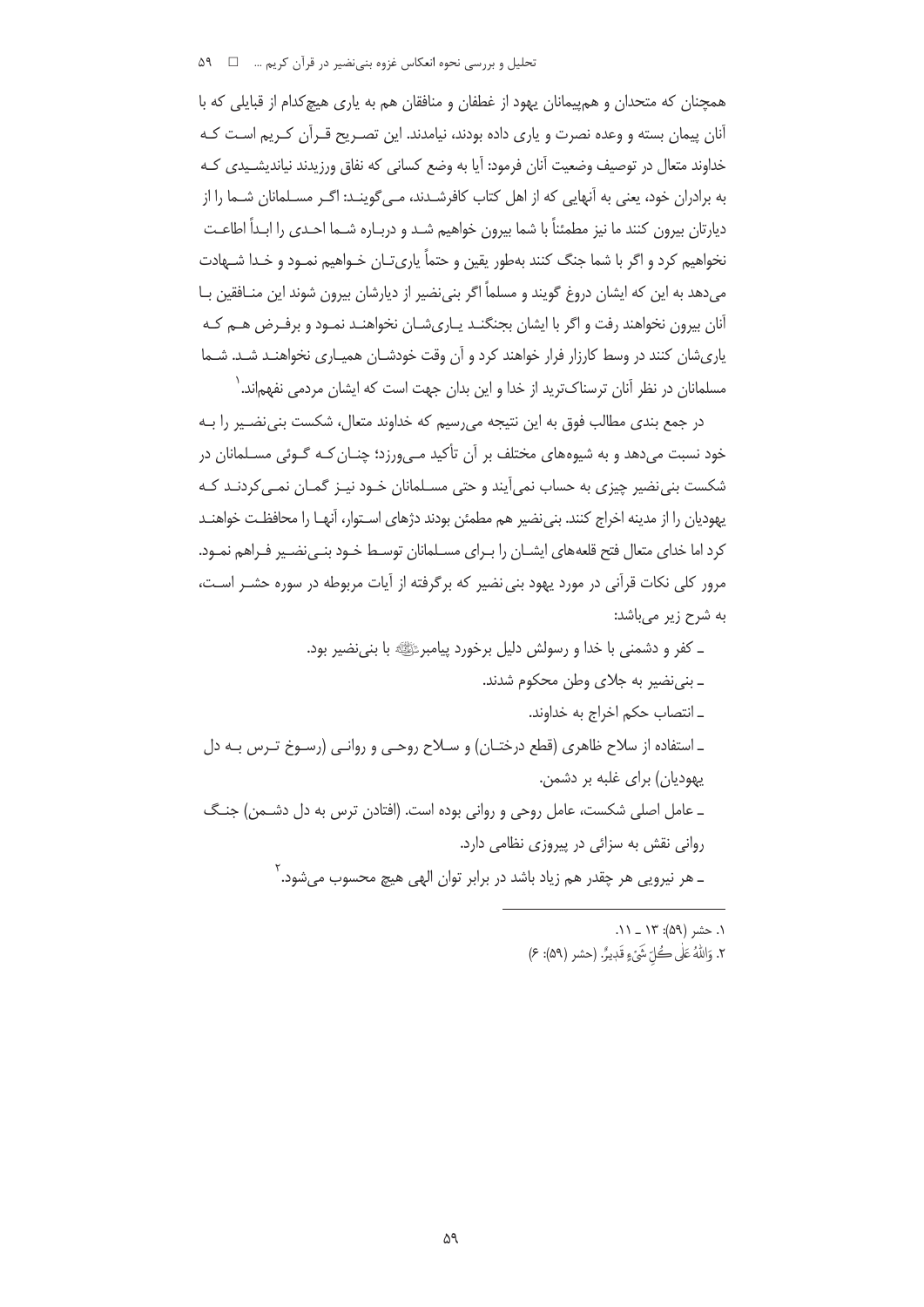#### كىفىت تقسىم غنائم

ازآنجاکه اموال بنی نضیر بدون جنگ به تصـرف مسـلمین درآمـد، ازنظـر قـرآن کـریم از امـوال «فيء» گربشمار مي رود. لا خداي تعالى از اموال بني نضير به رسول خدائليه برگردانيد ــ و ملــک آن

```
١. فَأَتَنْهُمُ اللَّهُ مِنْ حَيْثُ لَمْرِ يَحْتَسِبُوا. (حشر (٥٩): ٢)
                     ٢. ماقَطَعْتُمْ مِنْ لِينَةٍ أَوْ تَرَكْتُمُوهاْ قالِّمَةً عَلَّى أُصُولِهاٰ فَباذْنِ اللَّهِ وَلِيُخْزِيَ الْفاٰسِقِينَ. (حشر (٥٩): ۵)
                                                                  ٣. تَحْسَبُهُمْ جَمِيعًا وَقُلُوبُهُمْ شَيِّ. (حشر (٥٩): ١۴)
                           ۴. اَلَمْ تَرَ إِلَى الَّذِينَ نافَقُوا يَقُولُونَ لِإِحْواٰنِهِمُ الَّذِينَ كَفَرُوا مِنْ اَهْلِ الْكِتاب. (حشر (۵۹): ١١)
    ۵. الگوی رفتاری منافقین در دوستی با کفار اهل کتاب از منظر قرآن کریم مستند به آیات ۱۱تا ۱۷ سوره حشر.
                                           ـ اظهار دوستی با کفار و متظاهرین به یکتاپرستی. (کفار اهل کتاب)
                                        _ منافق و کافر برادر یکدیگرند چراکه در عقیده و تفکر مانند یکدیگرند.
    ـ وعده قطعي به حمايت از مخالفين پيامبرﷺ و اسلام. (اظهار استواري و پايمردي در برخورد و مقابله با مؤمنين)
                                                      ۔ دروغ گويي و عهدشكني منافقين حتى نسبت به دوستان.
      ـ منافقين از بندگان حقيقي خداوند بيشتر از خودِ خدا ميترسند چراكه شناختي از خدا و قدرت بي|نتهاي او ندارند.
    _ منافقين در حالي درصدد ايجاد تفرقه ميان مؤمنين هستند كه بيشترين جدايي و تفرقه ميان قلوب خودشان است.
ـ عامل اصلی در نفاق عدم عقلانیت است. عدم عقلانیـت، انســان منــافق را بــه خدافراموشــی کشــانده و ایــن
                خدافراموشی باعث میشود او خیر و صلاح خودش را فراموش کرده و خود را به هلاکت افکند.
ــ مَثَل منافق، مانند شیطان است. همان گونه که شـيطان انســان را اغــوا نمــوده و او را دعــوت بــه کفــر و نافرمــاني از
دستورات خداوند می نماید ــ و برای انجام این کار دنیا را در چشم او جلوه گر می کند ــ منافق نیزهمه را بـه مخالفـت بـا
             پیامبرﷺ و اسلام فرامی خواند و در اوج منازعه خودش را کنار کشیده و برادران کافرش را تنها میگذارد.
ـ قلوب منافقین از سنگ هم سختتر است زیرا در برابر آیات الهی که همه هستی ازجمله کوههای سخت نیـز
   در برابر آنها خاضع هستند نه تنها هيچ خضوع، خشوع و خوفي ندارند بلكه درصدد معارضه با آنها بر مي آيند.
              ۶. والغيء: الغنيمه و الفعل منه أفاء، قال جل و عز: ماأُفاءَاللَّهُ عَلى رَسُولِهِ. (فراهيدي، العين، ج ٨، ص ۴۰۷)
        ۷. قرآن سرزمینهایی که بدون جنگ به تصرف مسلمین درآید را از انفال دانسته و مختص پیامبر میداند.
```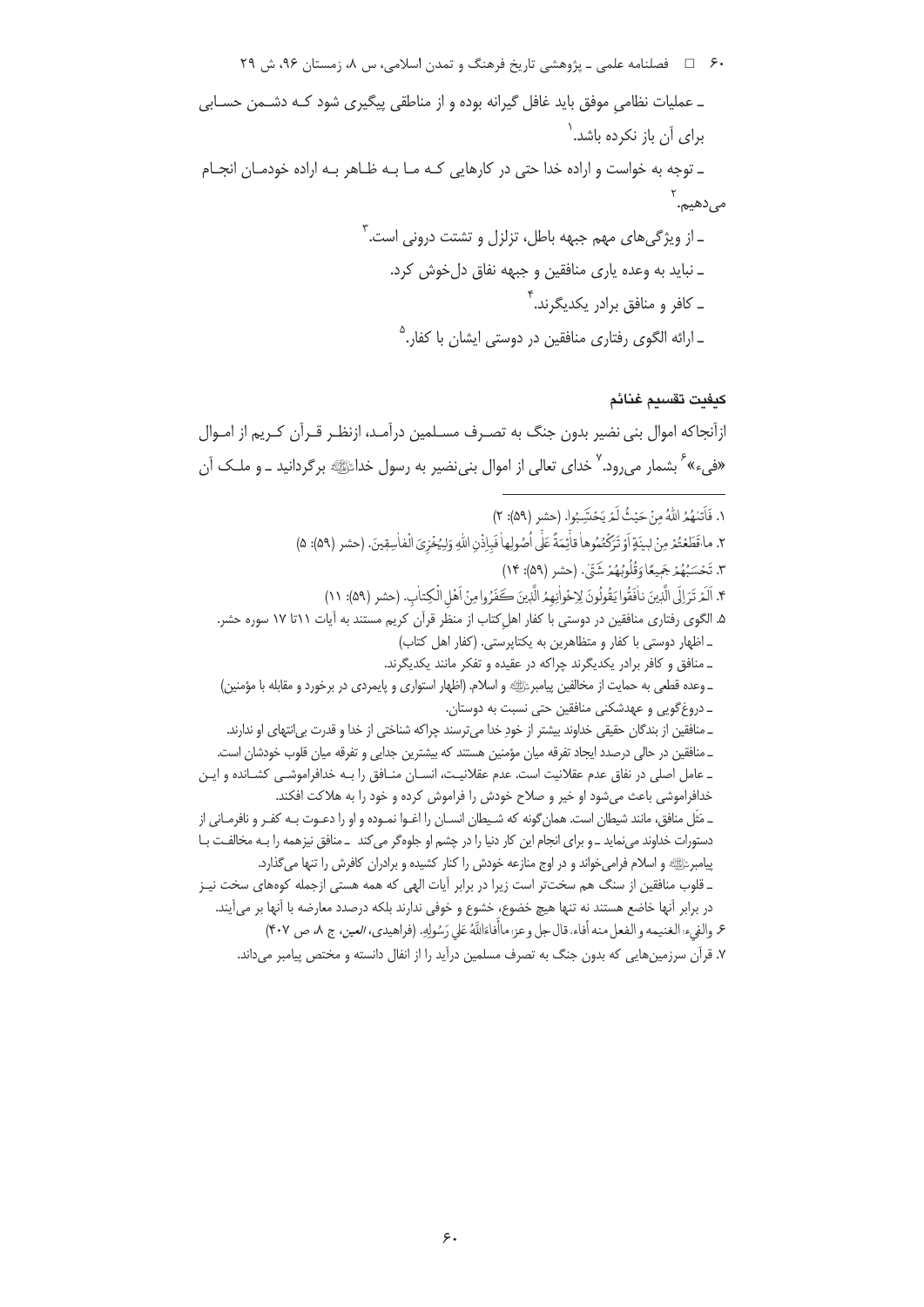تحلیل و بررسی نحوه انعکاس غزوه بنی نضیر در قرآن کریم ... □ 81

را به رسول خداءًا الله اختصاص داد ـ بدین جهت به آن جناب اختصاص داد و شما مسلمانان را در آن سهیم نکرد که در گرفتن قلعه آنان مرکبی سوار نشدید و به خاطر این که راه قلعـه تـا مدینـه نزدیک بود پیاده به آنجا رفتید و خدای تعالی پیامبران خود را بر هرکس بخواهد مسلط می سازد و خدا بر هر چیزی قادر است. ٰ و اینک رسول اسلامﷺ را بر بنی نضیر مسلط ساخته، در نتیجه فی (غنیمت) و اموالی که از این دشمنان بهدستآمده خاص آن جناب است، هر کاری که بخواهد در آن اموال می کند.

بررسی غزوہ بنے،نضس در چارچوب الگوی نگرشی با بررسي واقعه بني نضير در چارچوب الگوي نگرشي قرآن كريم مي توان نتايج ذيل را استخراج نمود:

۱. رفتار شناسی گروهها و افراد

یکی از شیوههای تاریخنگاری در قرآن این اصل است که در مسیر نقل و تحلیل تاریخ، تیپها و شخصیتها (گروه ها و افراد) به خوبی مورد شناسایی قرار می $^2$ یرند.<sup>۲</sup> در این مورد علاوه بر بیـان این معنا که صرف اتصاف به یک عنوان ایمانی مانند یهودی بودن، فرد را مؤمن نمی کنـد بلکـه عمل انسان بیانگر ماهیت اعتقادی اوست ــ لذا اگر کسانی به عنوان اهل کتاب مشهور بودند اما با خدا و رسولش دشمنی کردند در حقیقت کافر هستند ــ خداوند با رفتارشناسی منافقین در دوسـتی با کفار اهل کتاب نکات مهمی را بیان می کند و میفرماید:

ٱلَمْ تَرَ إِلَى الَّذِينَ نافَقُوا يَقُولُونَ لِإِخْواٰنِهِمُ الَّذِينَ كَفَرُوا مِنْ آهَلِ الْكِتابِ لَئنْ أُخْرِجْتُمْ لَنَخْرُجَنَّ مَعَكُمْ وَلاٰ نُطِيعُ فِيكُمْ اَحَلَّا اَبَدَّا وَإِنْ قُوتِلْتُمْ لَنَنْصُرِّنَّكُمْ وَاللهُ يَشْهَدُ إنَّهُمْ لَكَاذِبُونَ \* لَئِنْ اُخْرِجُوا لاٰ يَخْرُجُونَ مَعَهُمْ وَلَئِنْ قُوتِلُوا لاٰ يَنْصُرُ ونَهُمْ وَلَئِنْ نَصَرُوهُمْ لَيُوَلَّنَّ الْكَبْارَتُمَّ لاٰ يُنْصَرُونَ \*لَاَنْتُمْ اَشَدُّ رَهْبَةً في صُدُورِهِمْ مِنَ اللّهِ ذٰلِكَ بِاَنّهُمْ قَوْمً لاٰ يَفْقَهُونَ. "

> كه مي توان از آن بهعنوان الگويي در شناخت رفتار منافقين بهره برد. الف) اظهار دوستی با کفار و متظاهرین به یکتاپرستی. (کفار اهل کتاب) ب) منافق و کافر برادر یکدیگرند چراکه در عقیده و تفکر مانند یکدیگرند.

١. وَمِأَافَأَةِ اللَّهُ عَلَى رَسُولِهِ مِنْهُمْ فَمَأَاوَجَفْتُمْ عَلَيْهِ مِنْ خَيْلِ وَلاٰرِكَابِ وَلِكِنَّ اللَّهَ يُسَلِّطُ رُسُلَهُ عَلَى مَنْ يَشَأْءُ. (حشر (٥٩): ع) ۲. رادمنش، *تاریخ در قرآن*، ص ۶۸. ۳. حشر (۵۹): ۱۱، ۱۲ و ۱۳.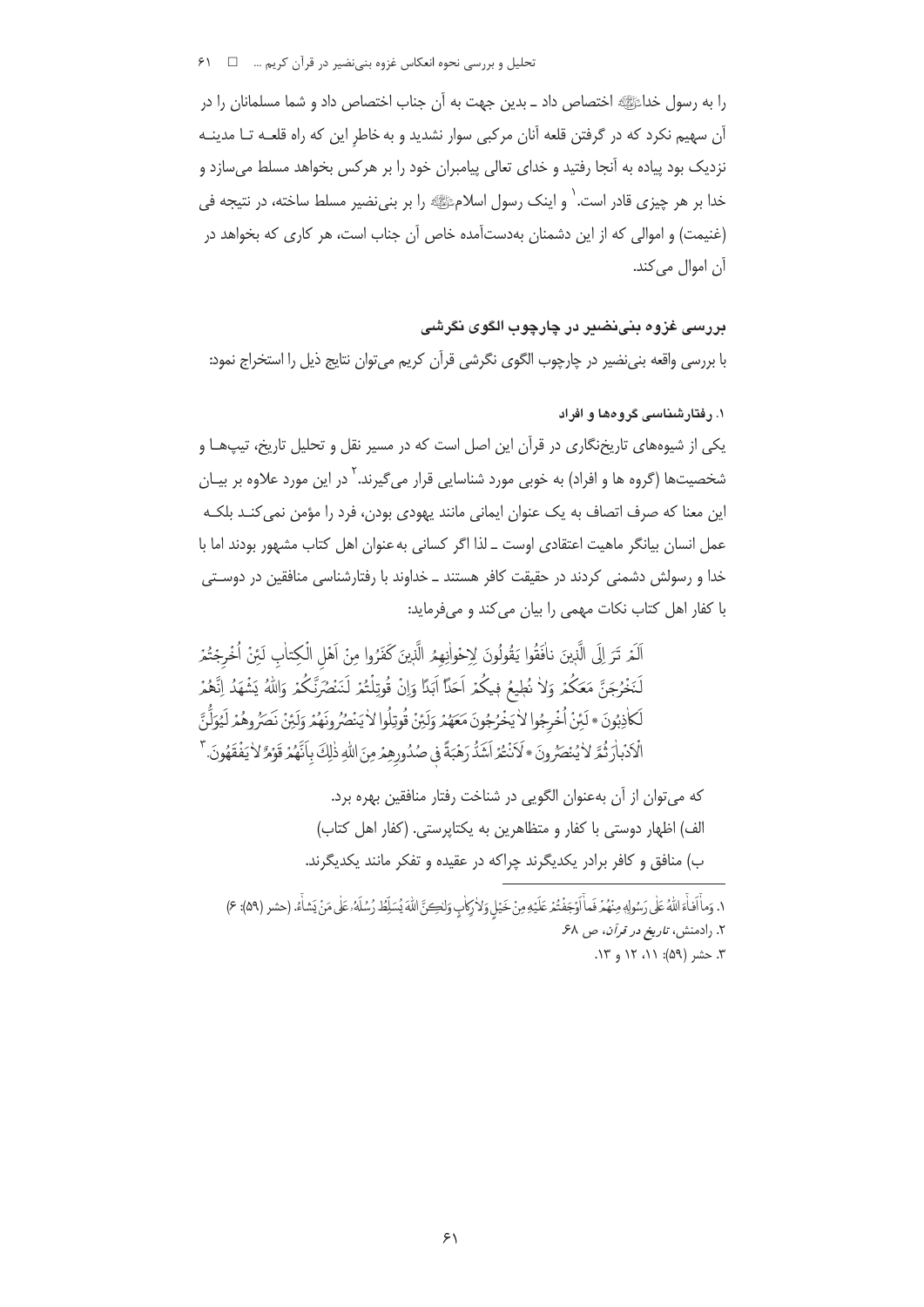۶۲ = فصلنامه علمی ـ پژوهشی تاریخ فرهنگ و تمدن اسلامی، س ۸، زمستان ۹۶، ش ۲۹

پ) وعده به ظاهر قطعی اما دروغین، به حمایت از مخالفین پیامبر و اسلام (اظهار استواری و پایمردی در برخورد و مقابله با مؤمنین). ج) دروغ گويي و عهدشكني منافقين حتى نسبت به دوستان خودشان. د) منافقين از بندگان حقيقي خداوند بيشتر از خود خدا مـي ترسـند چراكــه شــناختي از خــدا و قدرت بي انتهای او ندارند.

#### ۲. عرضه جهان بيني توحيدي

در نوع نگرش تاریخی قرآن کریم جهان بینی توحیدی بهمعنای حاکمیت مطلق اراده الهی بر تمام آفرینش نمایان است. ٰ آیات ۲ تا ۴ و ۶ سوره حشر با انتصاب حکم اخراج بنی نضیر، نوع مجـازات و عقوبت سخت ایشان به خداوند و توجه به خواست و اراده خدا حتی در کارهایی که ما به ظـاهر به اراده خودمان انجام می دهیم، مانند قطع کردن یا قطع نکردن درختان در واقعه مذکور، در واقع حاكميت اراده الهي را نشان مي دهد. البته اين بيان معناي انكار اراده انسان نيست بلكه به معناي حاكميت قطعي اراده خداوند بر جهان هستي است.

#### ۳. توجه به ریشه و علل حوادث و تحلیل چرایی رخدادها

قرآن به دنبال علل وقایع است. پژوهشگر در قرآن همواره در مقابل چرایی حوادث قرار دارد.<sup>۲</sup> خداوند در تحلیل چرایی برخورد قهرآمیز با بنینضیر، دلیل آن را دشمنی آشکار با خدا و رسولش مى داند و مى فرمايد: «ذلك بانهم شاقوا الله ورسوله ومن يشاق الله فان الله شديد العقاب» و در توضيح این که چرا دشمن از نبرد رُودَررُو با مسلمانان هراس دارد، فقدان عقلانیت را دلیل اصلی دانسته و ميفرمايد: «لاٰ يُقاٰتِلُونَڪُمْ جَمِيعًا اِلَّا فِي قُرًى مُحَصَّنَةٍ أَوْمِنْ وَراٰءِ جُدُرِبَاْسُهُمْ بَيْنَهُمْ شَدٖيدٌ تَحْسَبُهُمْ جَمِيعًا <sub>وَ</sub>قُلُوبُهُمْ شَقٍّ ذٰلِكَ بِأَنَّهُمْ قَوْمٌ لاٰ يَعْقِلُونَ» ۖ بني نضير و منافقين هر دو طايفه از جنگيدن با شما در فضای باز خودداری می کنند و جز در قلعههای محکم و یا از پس و پشت دیوارها با شما کارزار نمی کنند. علت آن پراکندگی هم این است که مردمی فاقد تعقلاند، چون اگر تعقل میداشتند متحد گشته آرای خود را یکی می کردند و به شکل متحد به جنگ مسلمانان می رفتند.

> ۰. رادمنش، ت*اریخ در قرآن*، ص ۸۵. ۲. دانش کیا، نگامی دیگر به تاریخ در قرآن، ص ۶۳. ٣. حشر (۵۹): ١۴.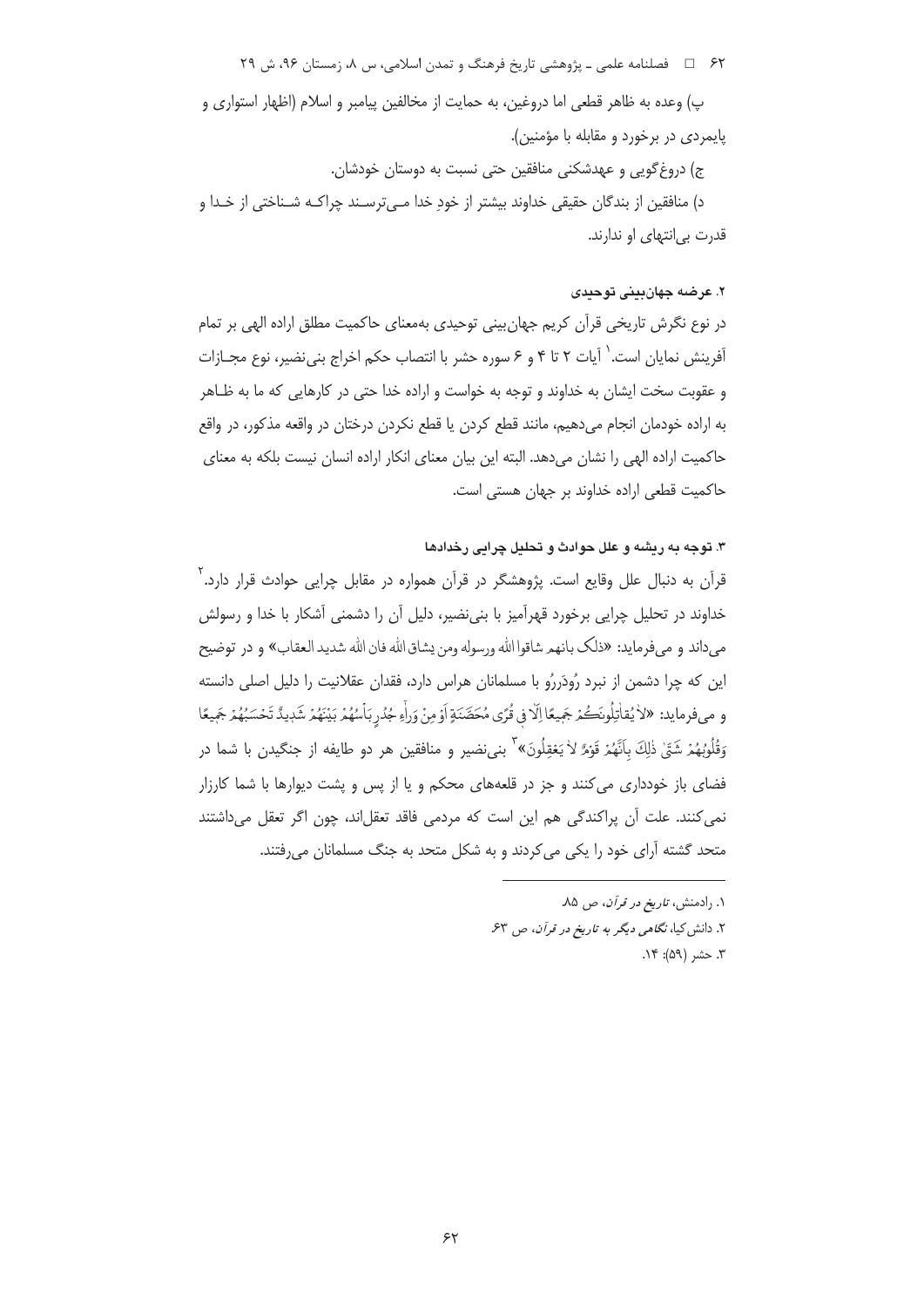۴. هشدار به معاندین نسبت به دشمنی ایشان با خدا و رسولش

در این مورد خداوند با یادآوری عقوبت سخت و عذاب دوزخ برای کافران، به ایشان این نکته را یادآوری می کند که مجازات دنیوی تنها بخش کوچکی از عقوبت آنها است و عقوبت شدیدتر که همان عذاب اخروی می باشد در انتظار آنهاست. اشاره به عذاب جهنم و عقوبت سخت در آیات ۳ و ۴ سوره حشر در همين راستا است. «وَلَوْلاَّانٌكَتَبَ اللَّهُ عَلَيْهِمُ الْجَلاٰءَ لَعَذَّبَهُمْ فِي الدُّنْياٰ وَلَهُمْ فِي الْأَخِرَةِ عَذٰلُ النّارِ \* ذٰلِكَ بِأَنَّهُمْ شأَفُّوا اللهَ وَرَسُولَهُۥ وَمَنْ يُشأَقِّ اللهَ فَإنَّ اللهَ شَدٖيدُ الْعِقاٰبِ» و يا در آيه ١٧ پس از تشبیه منافقین به شیطان از حیث فریبدادن و سپس بی|عتنایی به پیروانشان میفرماید: «فَكاٰنَ عاْقِبَعَهُماْ أَنَّهُماْ في النّارِخالِدَيْن فِيهاْ وَذلِكَ جَزاَّءُ الظّالِمِينَ».

# ۵. عبرتگیری از گذشته

ازآنجاكه اساساً ورود قرآن به تاريخ براي توجهدادن انسانها جهت عبرت $\mathfrak{d}$ وفتن از سرنوشت تلخ کسانی است که حاضر به بندگی خداوند نشدند، در آیات مربوط به سرکشی بنی نضیر نیز خداوند به صراحت از مخاطبین قرآن میخواهد که از جریان و سرنوشت ایشان عبرت بگیرند و با آورد عبارت «فَاعْتَبُروا ياْ أُولى الْاَبْصاٰر»، بر آن تأكيد مي كند و ميفرمايد: «يُخْرِبُونَ بُيُوتَهُمْ بِآيَڊِيهِمْ وَاَيْدِي الْمُؤْمِنِينَ فَاعْتَبِرُوا ياً أُولى الْاَبْصارِ». `

۶. ینه، اندرز و تذکر به مؤمنین معارف و حقایق قرآن کریم برای مؤمنین، هم تذکر است و هم موعظه.<sup>۲</sup> خداوند پس از ذکر جریان بنی نضیر و دوستان منافق شان و بیان سرنوشت نکبتبار ایشان، به مؤمنین هشدار می دهد که مراقب باشند در فراموش کردن خداوند مانند آنها نشوند که اگر چنین شد، در عذاب به سرنوشت ايشان دچار مي شوند. «وَلاٰ تَكُونُواكَالَّذِينَ نَسُوا اللَّهَ فَأَنْسٰهُمْ أَنْفُسَهُمْ أُولْبِكَ هُمُ الْفاٰسِقُونَ \* لاٰ يَسْتَوِيّ أَصْحابُ النّارِ وَأَصْحابُ الْجَنَّةِ أَصْحابُ الْجَنَّةِ هُمُر الْفِأْنُوُونَ». تتلمح

٧. تقويت قلب يبامير عَالِمَيْ ﴾ قرآن از طریق بازگویی اخبار مربوط به انبیای پیشین به دنبال این است که پیامبرﷺ قوت قلب

> ۱. حشر (۵۹): ۲. ۲. دانش کیا، *نگاهی دیگر به تاریخ در قرآن*، ص ۵۱. ٣. حشر (۵۹): ١٩.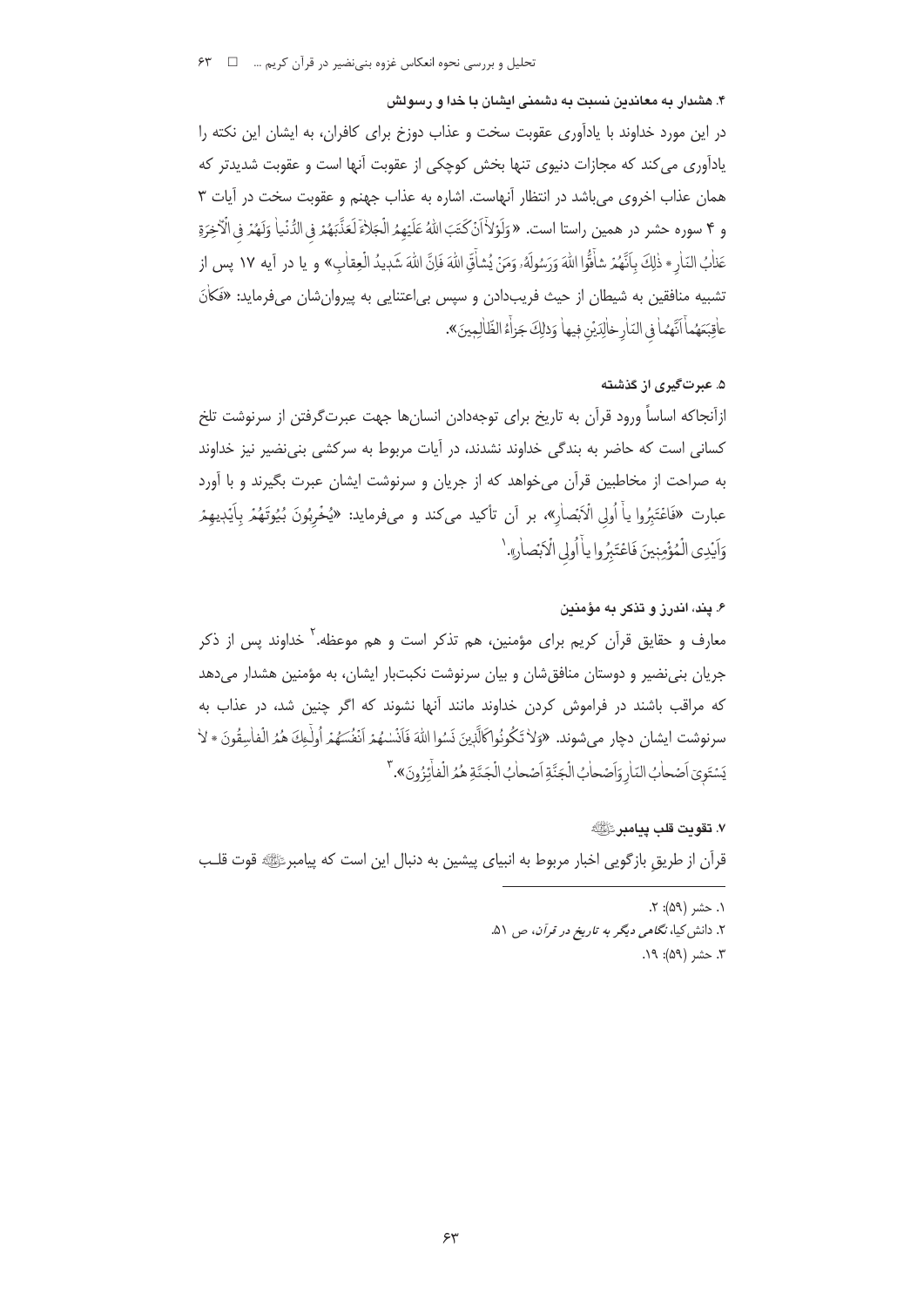۶۴ □ فصلنامه علمي ـ پژوهشي تاريخ فرهنگ و تمدن اسلامي، س ٨، زمستان ٩۶، ش ٢٩ گیرد.<sup>\</sup> اگرچه در آیات مربوط به این غزوه عباراتی که به این معنا تصریح کند مشاهده نمیشـود اما بعضي عبارت ها مي تواند متضمن اين معنا باشد. مانند عبـارت «ولكـن الله يسـلط رسـله على مـن یشاء» که به معنای وعده قطعی خداوند بر پیروزی پیامبرانش بر هرکس که بخواهد می باشد.

۸. هشدار به انسان نسبت به اظهار دوستی منافقین و صادق نبودن ایشان در این ادعا در این رابطه نیز خداوند با اشاره به سرنوشت کسانی که در امتهای گذشته فریب وعدههای شیطان را خوردند و به کیفر های دنیوی و عذاب اخروی مبتلا گشتند، واقعیت فریب کاری شیطان را بیان نموده و انسان را نسبت به فریب کاری شیطان متذکر می کند و میفرماید:

اَلَمْ تَرَ إِلَى الَّذِينَ نافَقُوا يَقُولُونَ لِإِحْواٰنِهِمُ الَّذِينَ كَفَرُوا مِنْ اَهْلِ الْكِتاٰبِ لَئِنْ أُخْرِجْتُمْ لَنَخْرُجَنَّ مَعَكُمْ وَلاٰ نُطِيعُ فِيكُمْ اَحَلَّا اَبَدَّا وَإِنْ قُوتِلْتُمْ لَنَنْصُرَنَّكُمْ وَاللهُ يَشْهَدُ إنَّهُمْ لَكَاذِبُونَ \* لَئِنْ اُخْرِجُوا لاْ يَخْرُجُونَ مَعَهُمْ وَلَئِنْ قُوتِلُوا لاْ يَنْصُرُوهَمْرِ وَلَئِنْ نَصَرُوهُمْ لَّهُوَلُّ ۚ الْكَذْمِلْ فُعَّ لِأُ مُنْصَرُونَ ۚ

بررسی غزوہ بنینضیر در چارچوب الگوی نگارشی

١. شناسايي تبيها و شخصيتها به نظر می٫رسد این شیوه هم در الگوی نگارشی جای دارد، چراکه هم یک شیوه در نقل حـوادث می باشد و هم در الگوی نگرشی، زیرا به تحلیل تیپ های گوناگون اجتماعی و نسبت آنها با ایمان به خدا میپردازد.

۲. عدم التزام به چارچوب رايج در منابع تاريخي در ثبت وقايع

بر خلاف منابع تاریخی که معمولاً رخدادها را از ابتدا تا انتها بی کم و کاست روایـت مـی کننـد و سعی می کنند که تمام جزئیات مربوط به آن واقعه ذکر شود، در قرآن کـریم، پـرداختن بـه یـک واقعه ممکن است به روش های متفاوتی که پیش از این بیان گردیـد صـورت بگیـرد. در جریـان پردازش تاریخی غزوه بنی نضیر خداوند در آغاز به بیان نتیجه رخداد و نکات اصـلی آن و سـپس بيان جريان از ابتدا تا انتها يرداخته است.

> ۱. دانش کیا، *نگاهی دیگر به تاریخ در قرآن*، ص ۵۰. ٢. حشر (۵۹): ١٢ \_ ١١.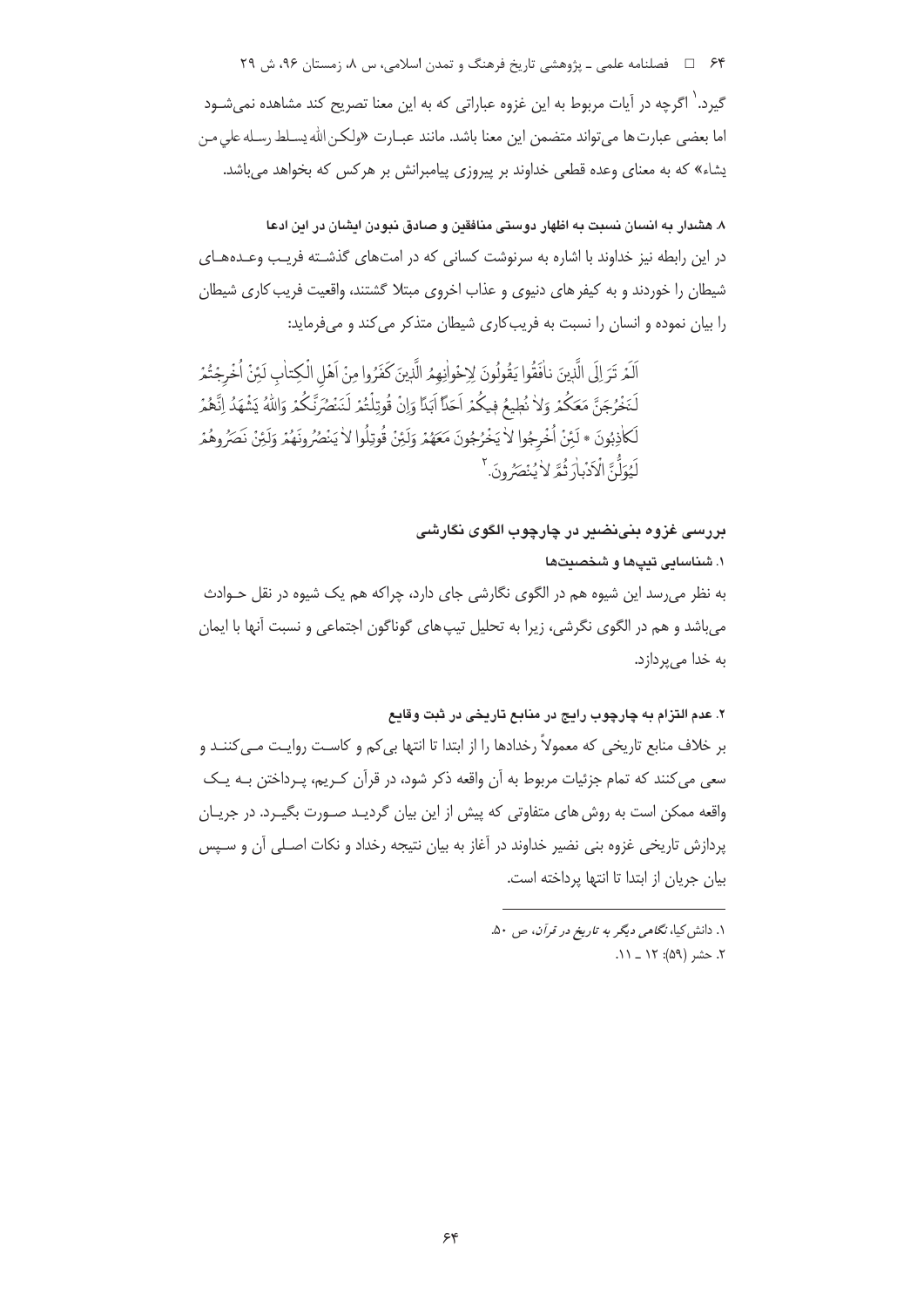#### ۳. استفاده از بیان استعار مای

بیان استعارهای در نقل یک رویداد ازحیث رساندن معنا به شیواترین شکل، از اهمیت ویژهای برخوردار است. در گزارش های تاریخی مربوط به بنی نضیر نیز، خداوند از بیان استعارهای بهره گرفته است. زمانی که از بهرهگیری از امداد غیبی و ترس انداختن به دل بنی نضیر عهدشکن سخن می گوید، با آوردن کلمه «قذف»، ترس افکندن به دلهای ایشان را به پرتاب ناگهانی سنگ بر سر انسان تشبيه ميكند و ميفرمايد: «وَقَذَفَ في قُلُوبِهِمُ الرُّعْبَ». كلمه «قذف» در اينجا به معناي پرتاب شدید و ناگهانی است که بهمعنای شدت وحشت و پرشدن قلب از ترس میباشد.<sup>۲</sup>

## ۴. بهرهگیری از تمثیل و تشبیه

قرآن کریم بهصورت گسترده از مثالهای گوناگون اسـتفاده کـرده و بـا زبـانی سـاده و روان؛ از حقایقی ژرف و معارفی عمیق پرده برداشته اسـت.<sup>۳</sup> در قصـه بنـی;نضـیر خداونـد مثـل پهودیـان بنی نضیر در عهدشکنی و در اینکه منافقین وعده دروغی نصرت به آنان دادند و سرانجام کارشان به جلای وطن انجامید، به مثل اقوامی تشبیه نموده که قبل از ایشان بودند؛ و منظور از آن اقــوام «بني قينقاع» است كه تيره ديگري از يهوديان مدينه بودند، آنها هم بعد از جنگ بدر عهدشـكني كردند و رسول خداءًﷺ از سرزمين مدينه بيرونشان كرد و به سرزمين اذرعات فرستاد. منـافقين به آنها هم نیرنگ زدند و درحالی که وعده داده بودند که درباره آنان با رسـول خـداﷺ صـحبت می کنند و نمی گذارند آن جناب بیرونِشان کند؛ و بنیقینقاع فریب آنــان را خــورده و ســرانجام از مدینه بیرون شدند و نتیجه کار خود را چشیدند و در آخرت عذابی الیم دارند. خداوند در تشـبیهی دیگر پوچ بودن وعدههای منافقین مبنی بر یاری دادن دوستان یهودیشان را به وعدههای شیطان به انسان ـ زمانی که او را به کفر ورزیدن دعوت می کند ـ تشبیه نموده و میفرمایـد زمـانی کـه انسان به وعدههای شیطان اعتماد نمود و کافر شد آنگاه شیطان از انسان اعـلام برائـت نمـوده و یاریش نمی کند. (البته قدرتی هم بر یاری ندارد) خداوند در این رابطه می فرماید:

كَمَثَلِ الَّذِينَ مِنْ قَبْلِهِمْ قَرِيبًا ذاْقُوا وَبِالَ اَمْرِهِمْ وَلَهُمْ عَذَابٌ اَلِيمٌ \*كَمَثَلِ الشَّيْطانِ إِذْ

۱. حشر (۵۹): ۲. ٢. سيدرضى، تلخيص البيان في مجازات القرآن، ص , ٢۶۴. ٣. محمدقاسمي، *تمثيلات قرآني،* ص ۴۹.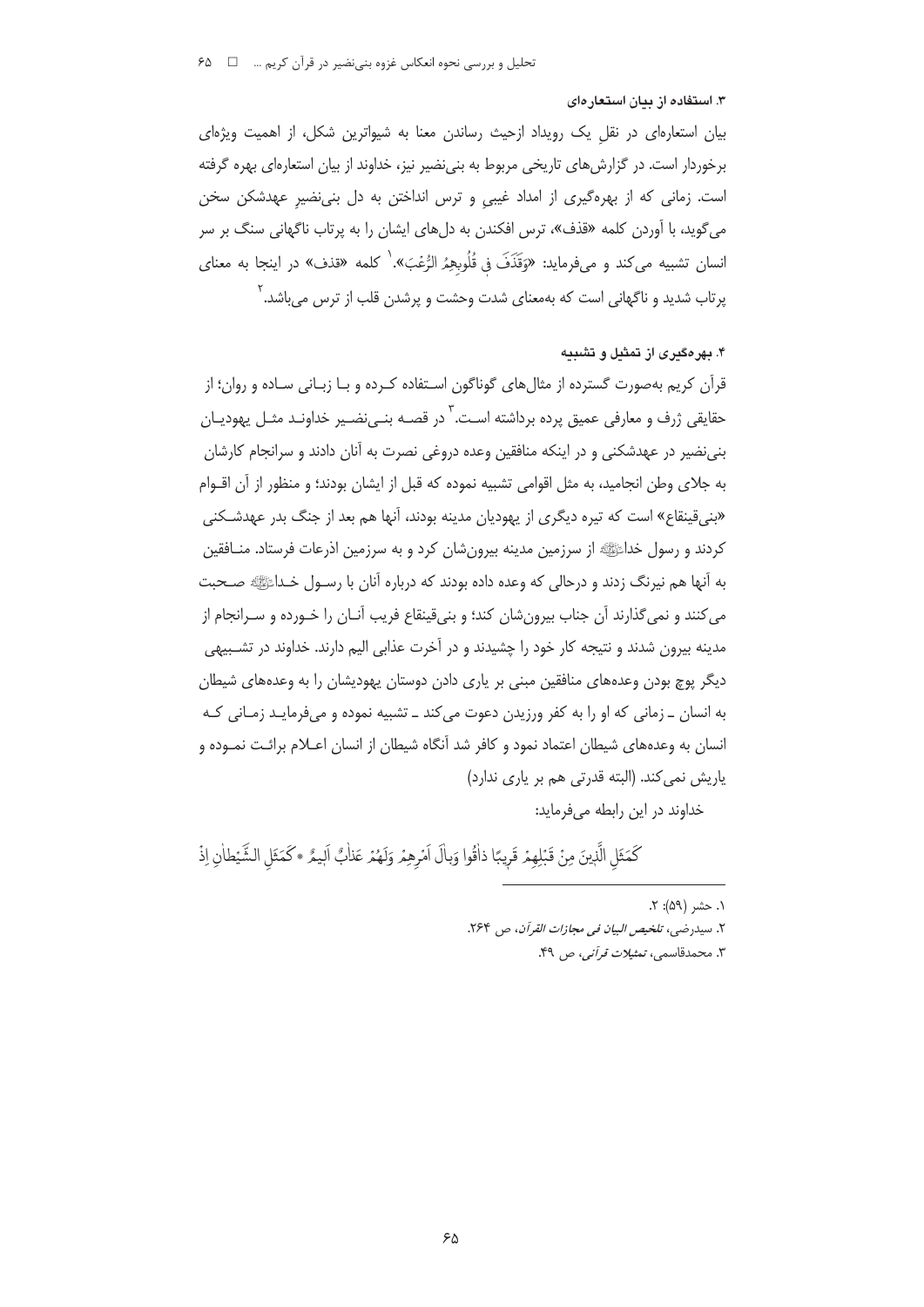# ۶۶ = فصلنامه علمي ـ پژوهشي تاريخ فرهنگ و تمدن اسلامي، س ٨، زمستان ۹۶، ش ۲۹ قالَ لِلْإِنْسانِ الْحَفْرُ فَلَمّاكَفَرَ قالَ إِنّي بَرِيٓءٌ مِنْكَ إِنِّي اَخافُ اللّهَ رَبَّ الْعالَمِينَ \* فَكانَ عاْقِبَعَهُماً اَنَّهُما في النّارِخالِدَيْن فِيها وَذلِكَ جَزاَّءُ الظّالِمِينَ. '

# ۵. بهرهگیری از ظرافتهای نحوی زبان عربی، در راستای ظرفیتهای معنابی دررابطهبا این روش می توان به آیه ۲ سوره حشر اشاره کرد که میفرماید: «ماْ ظَنَنْتُمْ اَنْ يَخْرُجُوا وَظَنُّوٓا اَنَّهُمْ ماٰنِعَتُهُمْ حُصُونُهُمْ مِنَ اللّهِ فَاَتلهُمُ اللّهُ مِنْ حَيْثُ لَمْ يَحْسَبُوا وَقَذَفَ في قُلُوبِهِمُ الرُّعْبَ يُخْرِبُونَ بُيُوتَهُمْ بِاَيْدِيهِمْ وَاَيْدِي الْمُؤْمِنِينَ فَاعْتَبِرُوا ياْ اُولِي الْاَبْصاٰرِ» در اينجا با مقدم نمودن خبر «ماٰنِعَتُهُمْ» بر مبتدا «حُصُونُهُم»، درصدد بیان شدت اعتماد بنی نضیر به استحکام قلعههایشان در راستای حفاظت از ایشان میباشد و با قرار دادن ضمیر «هم» بهعنوان اسم «انّ» میخواهد این معنا را برساند که بنی نضیر هیچ کس را در اندازمای از توان نمی دیدند که بتواند ایشان را از قلعههای شان بيرون كند.

### نتىجە

قرآن كريم، خودش را كتاب ذكر «نحن نزلناالذكر لقديسرناالقرآن للـذكرو...»، هـدايت، بصـيرت و مشــابه آنها معرفی می نماید. این کتاب هدایت برای تحقق نقش هدایتگری خود از تاریخ هم ــ همان گونه کـه از دیگر پدیدهها و دانش ها ـ بهره گرفته است. ازآنجاکه هدف از نزول قرآن کـریم هـدایت بشـر است، لذا ساختار گزارش های تاریخی در قرآن، ساختار یک گزارش تـاریخی معطـوف بـه هـدف هدایت است. قرآن کریم هیچ گاه وقایع را با تفصیلی کـه در منـابع تـاریخی معمـول اسـت ذکـر نمی کند و تنها به نقاطی از حادثه اشاره دارد که برای زندگی سعادتمندانه بشر راهگشــا و سـبب هدایت اوست، به این معناکه آنچه الگوی نگارشی وقایع را در قرآن تشکیل می دهـد، بـه نسـبت نكته يا نكاتي كه خداوند در بحث هدايت مدنظر دارد متغير است.

در بعد نگرشی نیز قرآن کریم به انسان ها می آموزد هنگام تحلیل حوادث و وقایع، به چه عوامل و مؤلّفه هایی باید توجه داشت، یا چه عواملی باعث شکسـت و پیـروزی در جنـگ هـا مـی شـود. در تاریخنگاری، هر مسئله ای با سنت حاکم بر آن مسئله و عقبه های خودش شناخته می شود و لذا فهم منطق تحول اندیشه امکان پذیر میشود و می توان دریافت که هر اندیشه ای در کجـا بـر خطـا و در كجا درست انديشيده شده است و منطق مرزبندى ميان انديشه درست و خطا در كجاست.

١. حشر (۵۹): ١٧ \_ ١٥.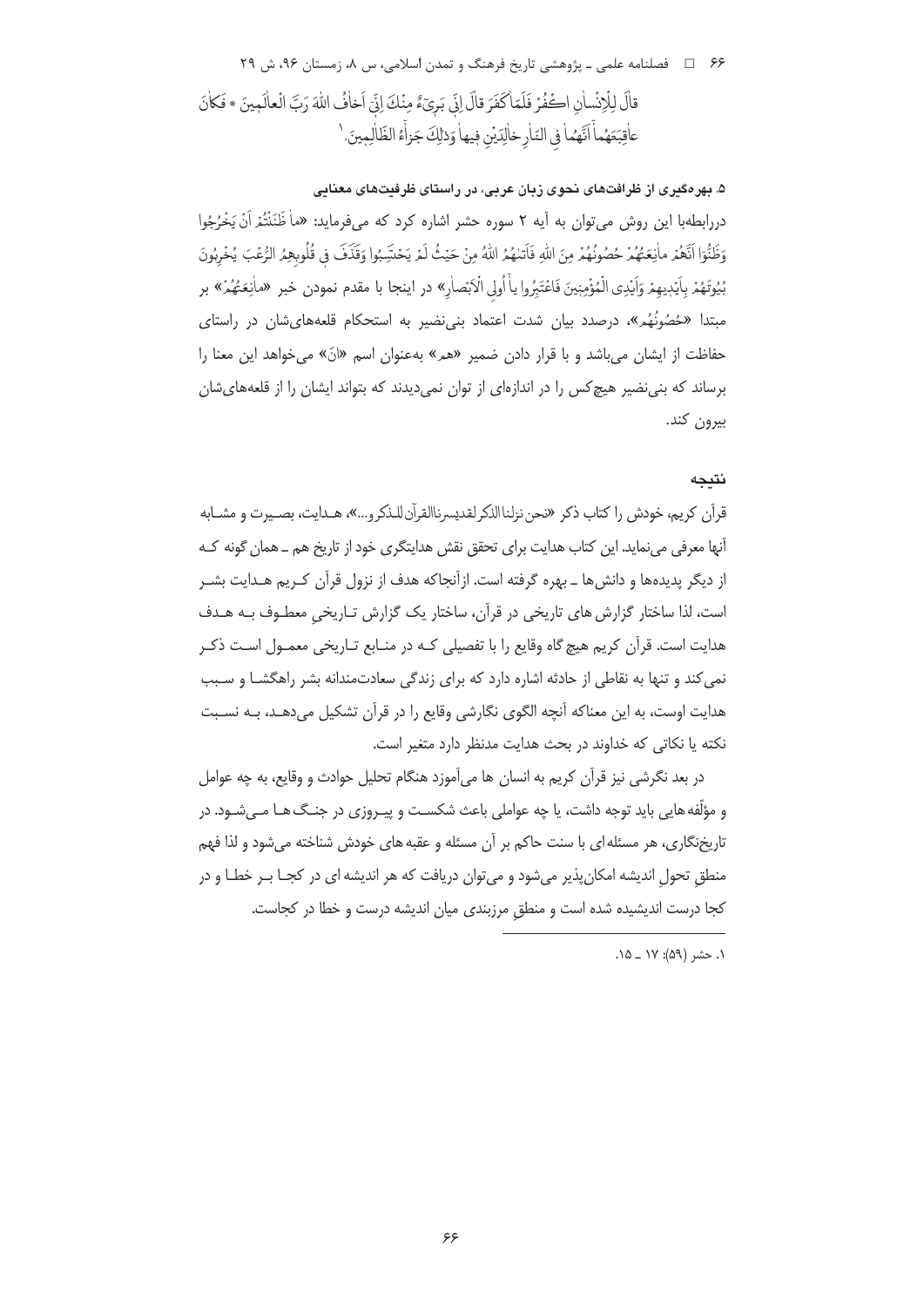تحلیل و بررسی نحوه انعکاس غزوه بنی نضیر در قرآن کریم … ۔ I × ۶۷

يس از هجرت پيامبرﷺ يكي از اقدامات آن حضرت در راستاي وحدت جامعه مدينه، علاوه بر پیمان عمومی، انعقاد پیمان های جداگانه با سه قبیله یهودی ساکن این شهر بود. یکی از ایـن قبايل بني نضير بود كه به نظر مي رسد از دو قبيله ديگر (بني قينقاع ــ بني قريظه) از لحاظ تعـداد و بنیه اقتصادی قوی تر بودند. عهدشکنی و تصمیم به قتل پیامبرﷺ از سوی بنـی نضـیر از چنــان درجه ای از اهمیت برخوردار بوده است که خداوند بخش عمده ای از سوره حشر را به این موضوع اختصاص داده است. به گونهای که نکات و نحوه انعکاس غزوه بنی نضیر در قرآن کـریم بـهطـور کامل قابلیت پویش در الگوی نگارشی (پردازش) و نگرشـی دارد. بـه طـور مثـال در بیـان قصـه بنی نضیر ابتدا نتیجه غزوه که اخراج بنی نضیر است را بیان می کنـد و سـپس اشـاراتی بـه برخـی رخدادها همچون تخریب خانههای یهود و یا قطع کردن درختان خرما می کند و میفرماید:

هُوَ الَّذِيَ اَخْرَجَ الَّذِينَ كَفَرُوا مِنْ اَهْلِ الْكِتابِ مِنْ دِياْرِهِمْ لِأَوَّلِ الْحَشْرِ ما ظَنَنْتُمْ اَنْ يَخْرُجُوا وَظَنُّوَا اَنَّعْمُ ماٰنِعَتُهُمْ حُصُونُهُمْ مِنَ اللّٰهِ فَاَتلهُمُ اللّٰهُ مِنْ حَيْثُ لَمْ يَحْشَبُوا وَقَذَفَ فِي قُلُوبِهِمُ الرُّعْبَ يُخْرِبُونَ بُيُوتَهُمْ بِاَيْدِيهِمْ وَاَيْدِي الْمُؤْمِنِينَ فَاعْتَبِرُوا يأ اُولى الْاَبْصارِ.

باتوجهبه نتايج اين پژوهش مي توان گفت الگوى ارائه شده در اين مقالـه قابليـت تعمـيم بـه سـاير حوادث تاریخی مذکور در قرآن کریم را داشته و امکان پژوهش در این حوزه را میسر می کند.

# منابع و مآخذ ۱. قرأن كريم. ۲. ابن|ثیر جزری، *الکامل فی التاریخ*، بیروت، دار الصادر، ۱۳۸۵. ٣. ابن سعد كاتب واقدى، *الطبقات الكبرى*، بيروت، دار الكتب العلميه، ١٤١٨ ق. ٤. ابن كثير دمشقى، اسماعيل، *السيرةالنبويه*، تحقيق مصطفى عبدالواحد، بيـروت، دار المعرفه، ۱٤۰۲ ق. ٥. ابن كثير، اسماعيل بن عمر، تفسير *القرآن العظيم*، تحقيق محمدحسين شـمس|لـدين، بيـروت،

- دار الكتب العلميه، ١٤١٩ ق. ٦. ابن هشام، عبدالملك، *السيرةالنبويه*، تحقيـق مصـطفى السـقا و ابـراهيم البيـاري و عبـدالحفيظ
	- شلبي، سروت، دارالمعرفه، پي تا.
	- ٧. ابوالفرج اصفهاني، الأ*غاني*، بيروت، دار احياءتراث العربي، ١٤١٥ ق.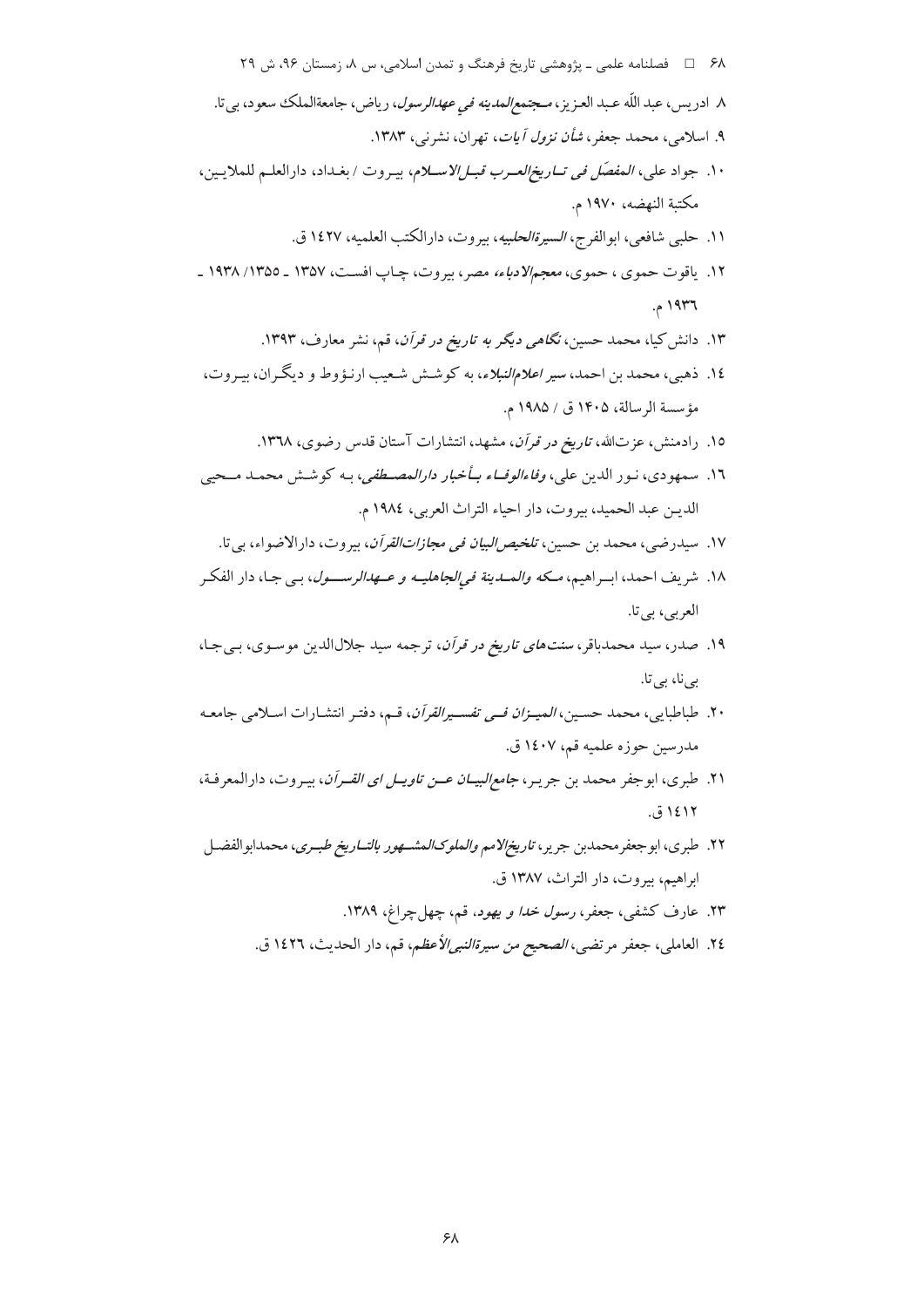تحلیل و بررسی نحوه انعکاس غزوه بنی نضیر در قرآن کریم ... □ ۶۹

- الاعتماد، ١٣٤٥ ق / ١٩٢٧ م. ٣٤. ياقوت حموي، ياقوت بن عبد الله، معجم لادباء او ارشادالاريب الى معرفة الاديب، بيروت،
- دارالكتب العلميه، ١٤١١ ق / ١٩٩ م.
	- ٣٥. ياقوت حموي، ياقوت بن عبد الله، *معجمالبلدان*، بيروت، دار صادر، ج دوم، ١٩٩٥ م.
		- ٣٦. يعقوبي احمدين ابي بعقوب، *تاريخ اليعقوبي،* بيروت، دار صادر، بي تا.
- ٣٧. الصالحي الشامي، محمد بن يوسف، سبا *الصدى والرشيا*د، تحقيق مصطفى عبدالواحيد، قاهره، وزارة الاوقاف الجنة احياء التراث الاسلامي، ١٤١٨ ق.
	- ٣٨. طبرسي، فضل بن حسن، *اعلام الوري باعلام الهدي*، قم، مؤسسه آل البيتﷺ، ١٤١٧ ق.
- ۳۹. طبرسی، فضل بن حسن، *جوامع الجامع*، تهران، انتشارات دانشگاه تهران و مـدیریت حـوزه علميه قم، ١٣٧٧.
- 40. Encyclopaedia of Islam, s.v. "Khaybar" (by veccia vaglieri), P. 58, 397 403, Leidn: Brill, 1986.
- 41. Rodinson, Maxime, Mohammed, tr.Anner, New york: vintage. 61 Books, 1974.
- 42. Watt, William, Montgomery, Muhammad, prophet, and statesman, London, oxford university, 1964.